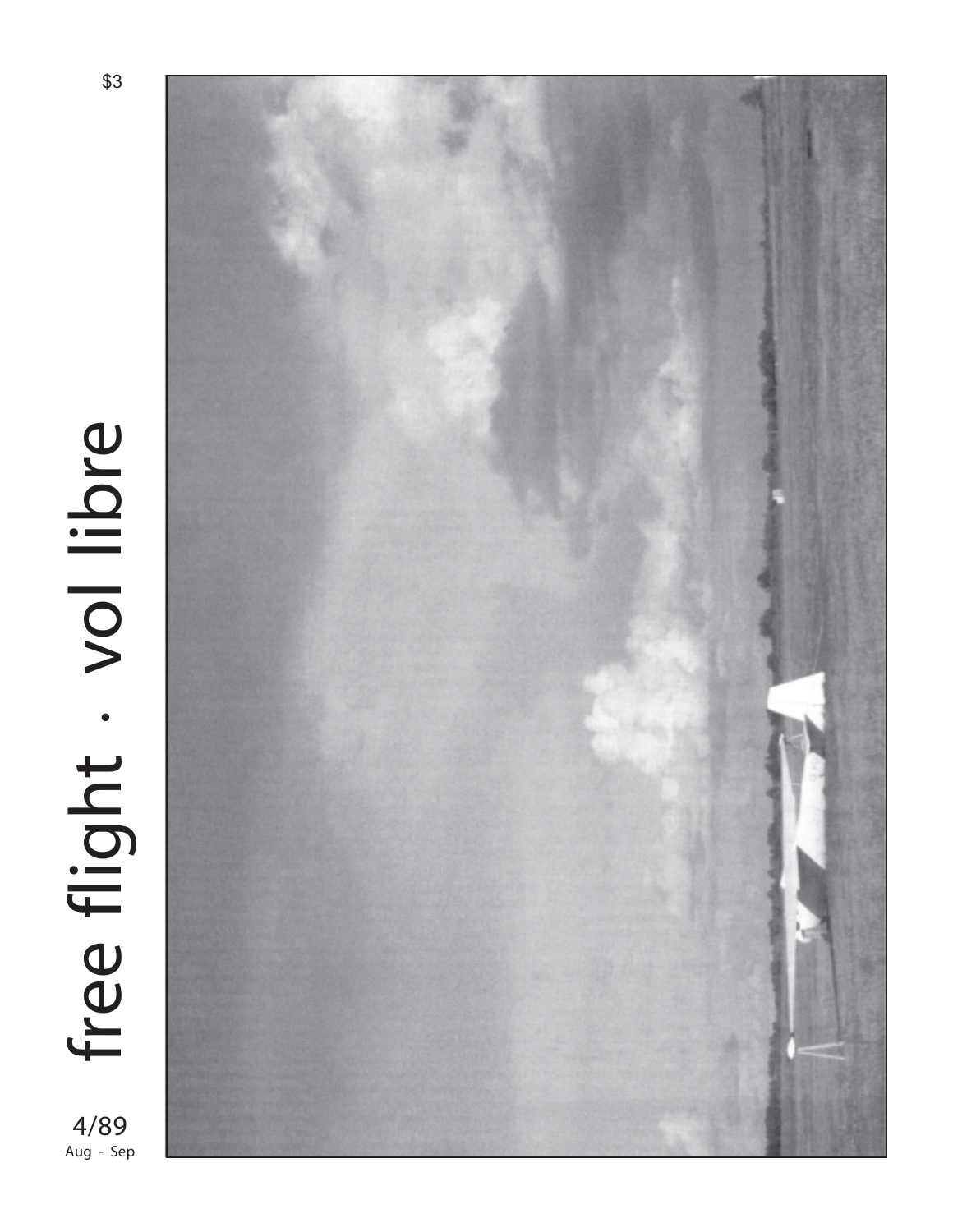## *POTPOURRI*

ACROSS THE COUNTRY our clubs are functioning well with the reports of flights and records sounding encouraging. From an administrative point of view, all is very well, as insurance and membership information arrive at our office with few if any mistakes. A point of concern is a lack of information from Sport Canada on government funding for this year. In the past, confirmation has been received by the end of March which gave sufficient time to plan for the year *(late news from National Office no funding this year – ed)*. Some suggest that government funding isn't worth the administrative bother – raise the fees by \$10 is the answer. The resulting moans to such an alternative will answer that suggestion.

Incident/accident reports so far received represent about \$70,000 in insurance claims. Amongst the accident details are the too often repeated unlocked canopies, spoilers popping open on takeoff and wheel up landings. One wonders if we all shouldn't gather at random times at club erected piles of old rock and swear everlasting attention to thorough daily inspections, out loud pre-takeoff and pre-landing



checks, which – if effectively done – should substantially cut our annual glider insurance claims. Keep up the completion of the incident/accident reports for they are the fuel needed by the Flight Training and Safety Committee to review and perfect our training methods and instructor course content.

Transport Canada is concerned that at times our members are not reporting accidents to them, which is a violation of their regulations. Many of us assume that we are immune to these regulations because we are required to report all accidents to SAC. The latter requirement does not release any of us from informing Transport Canada of any aircraft accident. Please be serious about this for our friends in Transport Canada, who give us great support, are responsible for ensuring that the air regulations are followed; certainly where accidents are concerned they expect, as they should, that we will promptly and accurately report all accidents to them.

The SAC insurance policies for clubs will be mailed out this month. Our office fax machine has cut our phone bills and improved communications markedly. We need a fax number of someone in each club of which we now have about 50%. Our *free flight* is now being printed by Dave Puckrin's "ASAP Printing" in Edmonton which will reduce our production bill by approximately \$300 per issue. The latter move and its administrative details was accomplished in short order principally because of the rapid transmission of information through the fax machine.

Dennis Miller who has been our Statistician for a number of years is resigning from this task. He brought the collection and recording of our statistics up to date and has all the SAC flight statistics on a disk which should be of great assistance to a new incumbent. Thank you Dennis very much. In addition we also require two others to fill the Meteorology and Treasurer's positions. If you are interested in any of these tasks please let your Zone Director know or inform our office.

Two books of history of gliding and soaring in parts of Canada have been written by two members of our association. Both are very readable and give intimate details of the early days of gliding in our land and bring you through the past up to the present in a lively and fascinating manner. Both have been reviewed in *free flight* and are indeed a fine addition to a gliding library. Ursula Wiese is the author of "Stalking the Mountain Wave", reviewed in *free flight* 2/88 by Walter Piercy. Ursula, an accomplished cross-country pilot, has compiled the history of wave flying in Alberta. In particular she relates the story of the trials and tribulations of establishing the Cowley site which today hosts the largest annual soaring event in Canada. In addition, mountain wave meteorology is documented with numerous supporting tables and graphs. Lloyd Bungey, an Australian who lived in the Vancouver area for 12 years and is an accomplished glider pilot, has written "Trying their Wings", reviewed by Ursula Wiese in *free flight* 2/89. He relates the facts and stories from the beginning in 1920 to the 80s of gliding and soaring in British Columbia. Their mountainous territory is the background to persistent efforts to organize themselves and enjoy their sport in very difficult terrain. All the areas where gliding took place in British Columbia are covered, including Vancouver Island. These histories include over 35 photographs in each volume from the earliest days to the present. Hopefully scribes from other provinces will record in such loving detail their histories of gliding and soaring, so we will remain aware of this portion of our flying heritage.

Someone said, "If your organization is doing well, boast about it, talk about it, it helps – everyone likes a winner." Generally speaking we are doing well except in convincing more people to join our clubs. A few more members would make a significant difference in our cost per member to operate SAC.

Fly safely and enjoy our too short summer.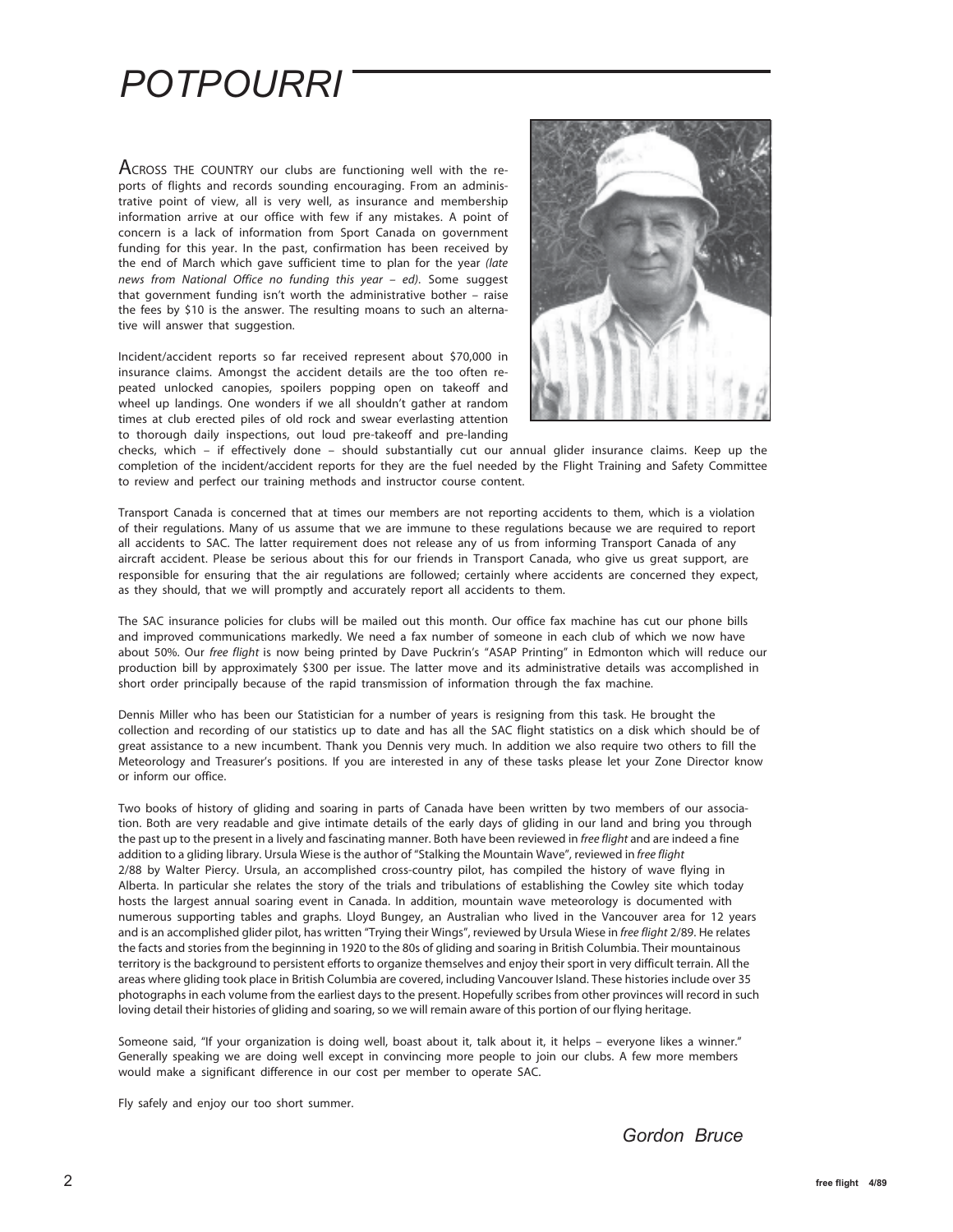

# free flight • vol libre

Trademark pending Marque de commerce en instance

4/89 Aug – Sept

The journal of the Soaring Association of Canada Le journal de l'Association Canadienne de Vol à Voile

ISSN 0827 – 2557

- 4 **Introducing Airspace** The new chairman speaks — Dave Baker
- 6 **The war prize gliders** Hitler's contribution to Canadian gliding — Lloyd Bungey
- 10 **J.J. Audette** First soaring pilot in Canada's Aviation Hall of Fame — Ursula Wiese
- 11 **On roots and wings** Hall of Fame keynote speech — Robert Audette
- 12 **World class experience** Canadian team meets the Alps — Pölzl, Stieber, Masak, Stamison
- 16 **The western interprovincial contest in brief** Report and analysis on an all–POST event — Tony Burton
- 17 **Test Flight** Flying your own for the first time — Bill McElwee
- 18 **Personnel licencing changes coming** Ian Oldaker
- 19 **Safety notes** Launch incidents — Paul Moggach
- 22 **Freeze–dried pilots** On dehydration

#### DEPARTMENTS

- 5 *Opinions* Scout spar strength comments, CASB accident notification
- 20 *Club news*  Vandals caught at Hope, Cold Lake triples members, Starbuck update
- 21 *FAI page* Recent records, early Nationals results, accidents, I see just great Doc.

#### **Cover**

"After the storm". Soaring is on hold for a time at the Edmonton Soaring Club. Fred Becker's BG-12 is in the foreground. **photo by Morvyn Patterson**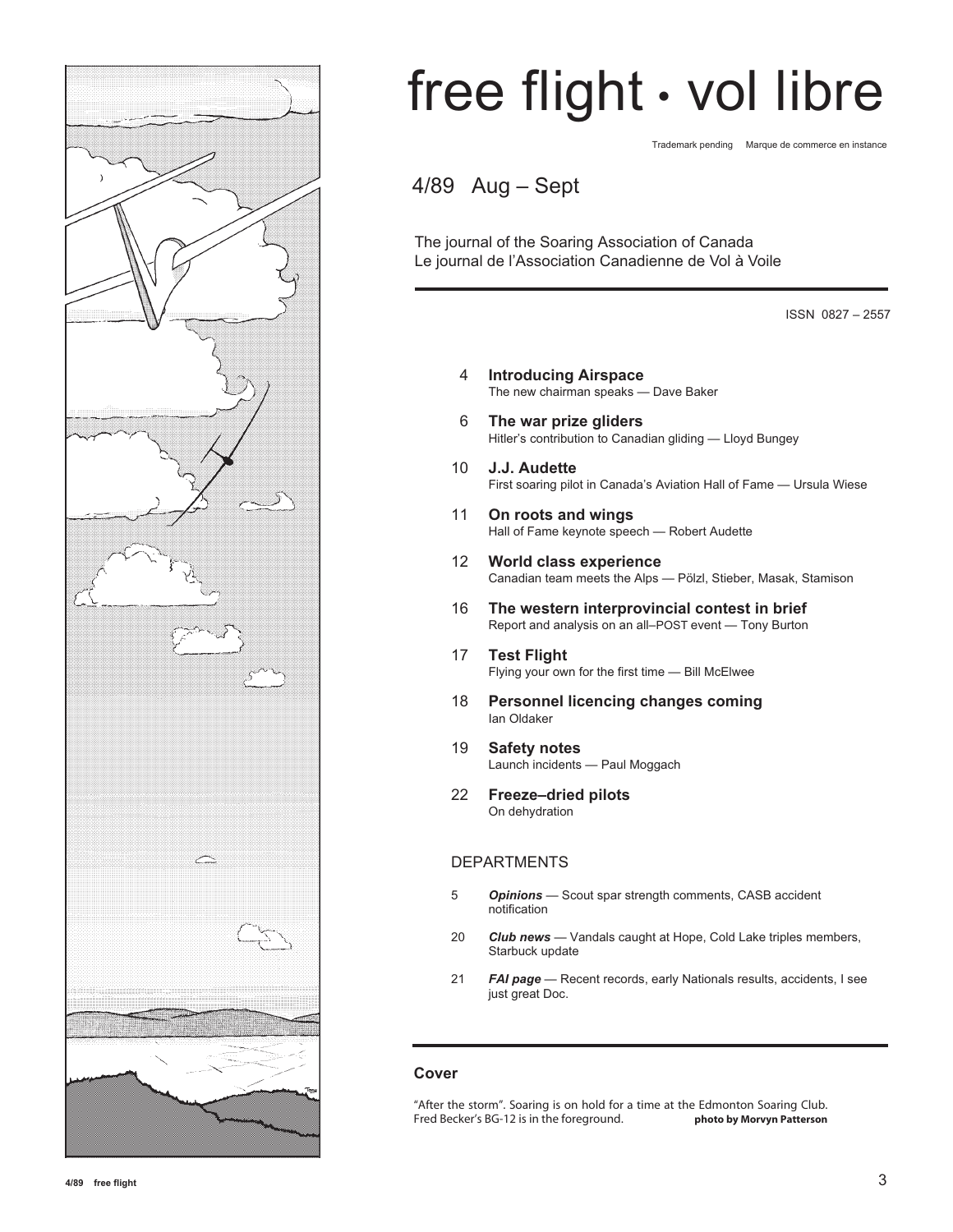## **INTRODUCING AIRSPACE**

Recently I was asked by SAC to become Chairman of the Airspace Committee, so I would like to take advantage of this excellent magazine to introduce myself to our members and ask for their support.

As everybody knows, our sport, and recreational flying in general, is under bureaucratic attack like never before in our history. More and more airspace is being unreasonably denied us entirely, or made so restrictive either by procedural or equipment requirements as to be unusable. Unfortunately we probably cannot turn back the clock, but maybe with coordinated effort throughout the gliding movement, and with the help of other sport aviation bodies we can get exemptions, airspace reservations, or special procedures, etc. and bring some relief from the more onerous regulations and restrictions.

One thing we can be sure of is that Transport Canada will not just go away. We must work within the system to get changes we want. This means research and education, both of ourselves and of Transport Canada, and a coordinated, reasonable, and well presented plan of alternatives.

If any club is directly affected by any of the new airspace or transponder regulations, let me know, but please, only in writing. I need facts, locations (maps are great), actual problems encountered (eg. overflying heavy traffic), and other incidents and problems experienced or anticipated. I must have it in writing. Don't bother to phone, you will be wasting your money.

If you write directly to Transport Canada, send me a copy of your letters and any replies from them. I suggest that each club nominate one person as their airspace person. Your club safety officer would be a logical choice.

Please do not deliberately violate restricted airspace just because you are mad at the system, or because conditions were so good, or bad, that you "could not resist it". It does not help our cause and you put yourself and perhaps hundreds of innocent people at risk. If you do violate restricted airspace and get caught, don't expect any sympathy from SAC. Get yourself a lawyer. At my club (Vancouver) we are lucky, our main problems are related to flying into mountains rather than restricted airspace. This introduces a certain obvious immediacy as to how far our airspace extends, but at most sites it is not so obvious.

Does your club have clearly marked maps or models for the newer members, showing how high or how far they can go? Do your new members, just venturing beyond the circuit for the first time, have the map reading skills to recognize the limits of "free" airspace? Do they have a map? If Transport Canada comes after you with a big stick for violating airspace, they won't care if it was deliberate or accidental. Don't put your junior pilots at risk.

What about radio and circuit procedures at other airports you may wish to use on a cross-country? Perhaps a review of your own club procedures for the newer pilots may help to keep some innocent out of trouble with the law. My experience has been that the newer pilots are the most careful and conscientious, and only need correct instructions, but every club has its cowboy or two in its cross-country group. These are the ones who think the rules don't apply to them, especially government rules. Perhaps the club safety officer should have a little heart-to-heart with them out behind the hangar before they give your club a bad name with the enforcement troops.

Remember, it takes ten "Attaboys" to cancel one "Dumbtwit".

It will take me a few months to get up to speed on what is going on all across the country, and I will only know if your club is having problems if you write and tell me. Meanwhile I wish you all a fabulous soaring season. Be safe and have fun (in that order).

Cheers, **David Baker**



#### **The SOARING ASSOCIATION OF CANADA**

is a non-profit organization of enthusiasts who seek to foster and promote all phases of gliding and soaring on a national and international basis. The association is a member of the Aero Club of Canada (ACC), the Canadian national aero club which represents Canada in the Fédération Aéronautique Internationale (FAI), the world sport aviation governing body composed of national aero clubs. The ACC delegates to SAC the supervision of FAI related soaring activities such as competition sanctions, issuing FAI badges, record attempts, and the selection of a Canadian team for the biennial World soaring championships.

**free flight** is the official journal of SAC.

Material published in **free flight** is contributed by individuals or clubs for the enjoyment of Canadian soaring enthusiasts. The accuracy of the material is the responsibility of the contributor. No payment is offered for submitted material. All individuals and clubs are invited to contribute articles, reports, club activities, and photos of soaring interest. Prints (B&W) are preferred, colour prints and slides are acceptable. Negatives can be used if accompanied by a print.

**free flight** also serves as a forum for opinion on soaring matters and will publish letters to the editor as space permits. Publication of ideas and opinion in **free flight** does not imply endorsement by SAC. Correspondents who wish formal action on their concerns should contact their SAC Zone Director whose name and address is given in the magazine.

All material is subject to editing to the space requirements and the quality standards of the magazine.

The contents of **free flight** may be reprinted; however, SAC requests that both **free flight** and the author be given acknowledgement.

For change of address and subscriptions to non-SAC members (\$18 per year, \$US 18 in USA, \$US 24 overseas) please contact the National Office, address below.

> **President** Gordon Bruce **Vice President** Harald Tilgner **Executive Secretary** Nancy Nault **Corporate Treasurer** vacant **Corporate Secretary** Nancy Nault

**SAC National Office** Suite 306, 1355 Bank Street Ottawa, ON K1H 8K7 (613) 739-1063 Fax (613) 739-1826



**5** Deadline for contributions<br>5th day of each ODD month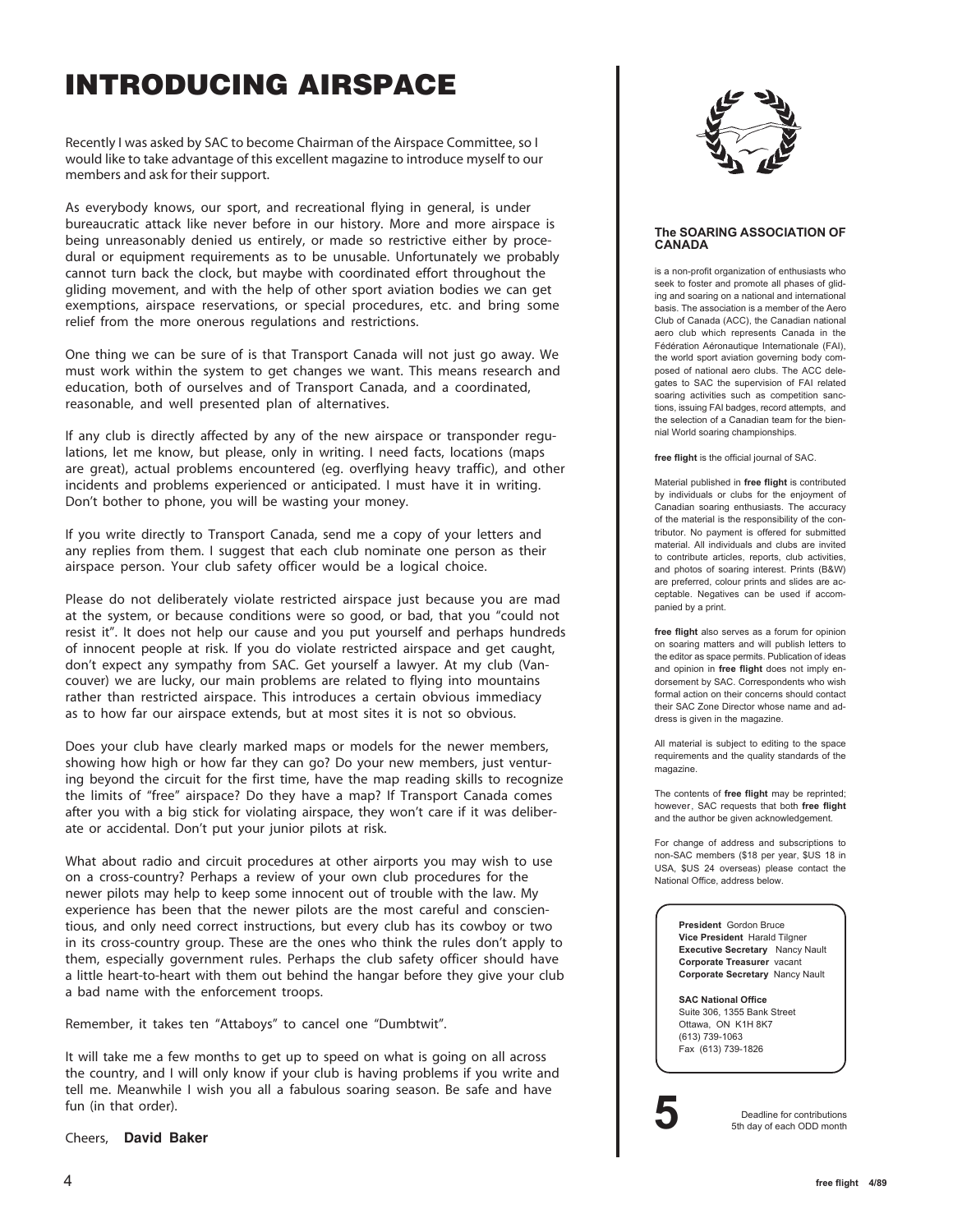#### **L'ASSOCIATION CANADIENNE DE VOL À VOILE**

est une organisation à but non lucratif formée de personnes enthousiastes cherchant à développer et à promouvoir le vol à voile sous toutes ses formes sur une base nationale et internationale.

L'association est membre de l'Aéro Club du Canada (ACC) représentant le Canada au sein de la Fédération Aéronautique Internationale (FAI), administration formée des aéro clubs nationaux responsables des sports aériens à l'échelle mondiale. Selon les normes de la FAI, l'ACC a délégué à l'Association Canadienne de Vol à Voile la supervision des activités de vol à voile telles que tentatives de records, sanctions des compétitions, délivrance des brevets de la FAI etc. ainsi que la sélection d'une équipe nationale pour les championnats mondiaux biennaux de vol à voile.

**vol libre** est le journal officiel de l'ACVV.

Les articles publiés dans **vol libre** sont des contributions dues à la gracieuseté d'individus ou de groupes enthousiastes du vol à voile.

Chacun est invité à participer à la réalisation de la revue, soit par reportages, échanges d'opinions, activités dans le club, etc. Un "courrier des lecteurs" sera publié selon l'espace disponible. Les épreuves de photos en noir et blanc sont préférables à celles en couleur ou diapositives. Les négatifs sont utilisables si accompagnés d'épreuves.

L'exactitude des articles publiés est la responsabilité des auteurs et ne saurait en aucun cas engager celle de la revue **vol libre,** ni celle de l'ACVV ni refléter leurs idées. Toute correspondance faisant l'objet d'un sujet personnel devra être adressé au directeur régional de l'ACVV dont le nom apparait dans la revue.

Les textes et les photos seront soumis à la rédaction et, dépendant de leur intérêt, seront insérés dans la revue.

Les articles de **vol libre** peuvent être reproduits librement, mais la mention du nom de la revue et de l'auteur serait grandement appréciée.

Pour changements d'adresse et abonnements aux non membres de l'ACVV (\$18 par an, \$EU 18 dans les Etats Unis, \$EU24 outre-mer) veuillez contacter le bureau national.

#### **EDITOR**

Tony Burton (403) 625-4563 Box 1916 Claresholm, Alberta T0L 0T0

Any service by Canada Post to above address. Commercial courier service, c/o "Claresholm Local Press"

**COMMERCIAL ADVERTISING** National Office (613) 739-1063

Date limite le 5 de chaque mois IMPAIR **5**

# Opinions

#### **AN IMPROVED SCOUT SPAR**

Readers of the above article (in *free flight* 2/ 89) should be aware that whereas the described modification is a significant improvement and greatly increases the safety of the aircraft, it most likely still does not cause the aircraft to meet the requirements of FAR 23. In the "ferry configuration" in which C–GPCK is operated as a towplane, type approval is given in part on the basis of:

"US Certification to FAR 23 dated February 1, 1965, including amendments 23-1 through 23- 6 in the NORMAL category."

In the Normal category/ferry configuration the maximum weight is 2150 Ibs (976 kg) and the limit load factor against yield is 3.8 at a maneuvering speed of 112 mph (97 knots).

*Recent calculation on the stresses in the Scout main wing spar indicate that it is significantly understrength for the published gross weights and maneuvering speeds.* The limit margin of safety provided by the described modification increases from -0.66 to -0.42 as compared to the basic spruce spar. Another way of interpreting these numbers would be to say that PCK is now 42% over the allowable stress at maximum load with the modification, and was 66% over the allowable stress without it. The situation in fact is worse for Scouts used in the Restricted Agricultural category where the allowable maximum weight (at the same maneuvering speed) is 2600 Ibs (1180 kg).

Until a complete solution is found to the spar problem, PCK is being operated at a maximum weight of 1750 lbs (795 kg) and a maneuvering speed not exceeding 90 mph (78 knots).

#### **Iain Colquhoun**

Chief Towpilot, Alberta Soaring Council

#### **REPORT CORRECTION**

You may wish to indicate to your readers that the paragraphs in the Treasurer's report which appeared in the SAC AGM insert in the Apr/May issue of *free flight* were not in the correct order. The last six paragraphs in the middle column of page 6 should follow the first paragraph in the section entitled, "Looking further ahead". It seems that the report tabled at the AGM was also scrambled. On the other hand, I know that the version which left the Treasurer's desk was correct.

As my former neighbour in Texas, Señora Juanita Morales used to say, *"De manos a boca se pierda la soupa"* – "From hand to mouth the soup is lost".

#### Sincerely, **Elisabeth J. McCollum**

#### **CANADIAN AVIATION SAFETY BOARD LETTER**

Attached please find a Canadian Aviation Safety Board (CASB) "Aviation Safety Advisory". The Advisory, as you will note, relates to a glider accident that occurred near Vankleek Hill, Ontario on 28 July 1988.

Although the pilot reported the accident to the Soaring Association of Canada, the report, apparently, did not reach the Minister as required by the Air Regulations. The CASB has suggested that SAC publish (in *free flight*) an explanation of the requirements with regard to the reporting of aircraft accidents.

We have spoken with Mr. Gordon Bruce, who agrees with this proposal and suggested you should be contacted directly. To enable an appropriate response to the CASB a copy of the relevant article would be most appreciated.

Yours truly,

### **James P. Stewart**

Director, Aviation Safety Programs

*All members of SAC are directed to review the requirements for reporting aircraft accidents which is to be found in GEN 4.0 of your AIP manual.*

*Any incident in which the pilot sustains serious or fatal injury, or which causes damage sufficient to ground the aircraft, is reportable. Para 4.3.1 details the accident information which must be passed to the CASB "as soon as possible thereafter and by the quickest means of communication available."*

*As gliders are designed to be readily movable, it is sometimes forgotten that, following a reportable accident, the aircraft must not be moved from the accident site or the site disrupted in any way without first having obtained permission from an investigator. If the glider must be moved, the condition of the aircraft and accident site must be recorded by the best means available.*

*Every Department of Transport Region has a work and after-hours telephone number. It is suggested that this number be displayed at your club.*

*editor*

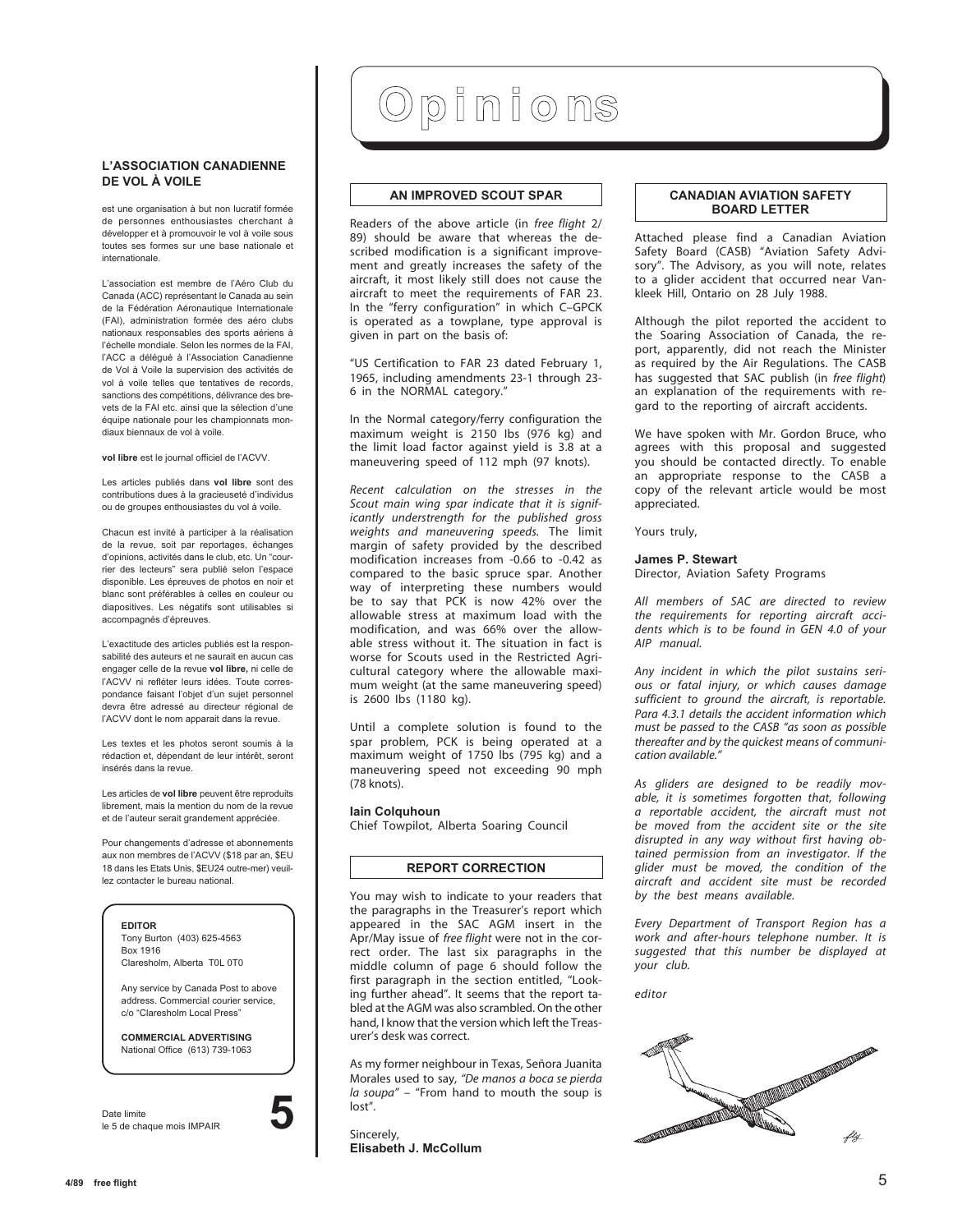# **THE WAR PRIZE GLIDERS GLIDERS**

### **Hitler's contribution to Canadian gliding**

#### **Lloyd Bungey**

**The development of the sport of soaring in Canada received a dramatic boost immediately following World War II when four rather worn gliders, seized in Germany on behalf of the National Research Council, were brought to Canada for "technical evaluation". Through the efforts of the Soaring Association of Canada these gliders were spared consignment to destructive tests and were made available to Canadian soaring clubs.**

**Although these four sailplanes were not on the leading edge of technology, being ten year old designs of modest performance, they were still a vast improvement over practically all other gliders in Canada at that time. Surprisingly, in view of their performance by the standards of the following decades, three of these machines are still in existence today.**

 **I**N 1944, shortly after the invasion of Normandy, Dr. Don MacClement, a founding member of SAC, was tipped off about the scouting teams which were to follow the US Forces and "liberate" from the Germans, persons and items of technical interest.

MacClement, who was working on the development of Arctic clothing for the RCAF, was fortunate in having a US Navy counterpart in Norfolk, Virginia, who was also interested in soaring. As well as developing Arctic clothing, this US glider pilot had managed to get the acquisition of German sailplanes included on the list of wanted German technical items. He advised MacClement that it might be possible for Canada's small soaring community to get representation on an Allied team. As MacClement was extremely interested in the tailless sailplanes developed by the Horten brothers, he found this suggestion intriguing.

Upon return to Ottawa, Mac-Clement broached the matter with the RCAF but aroused no interest. However, since the National Research Council was involved with a tailless glider program, the matter was taken up with them. The NRC (in particular Jim Simpson and A.O. "Shorty" Boudreault, both prominent members of the Gatineau Gliding Club, Ottawa) were quite interested. Some senior officials saw merit in the idea and gave their approval.

Locating someone to insert into a scouting team was not such a simple matter. Fortunately, Bev Shenstone, the first president of SAC, and later a director of British European Airways, was working in England. He located a suitable individual in the Canadian Army and arranged his assignment to the team. However, quite a lot of time had been lost and all the existing Horten gliders had been snapped up by the teams from the USA. The only sailplanes left were the older designs, such as the Grunau Babies, which had been produced in large numbers for training purposes. Since something was better than nothing, three of these were seized, then Bev Shenstone heard of that a Mü13 had been found by the British forces and was available. He phoned Don MacClement to ask if the NRC was interested in that. Don's first reaction, "What's a Mü13?" followed by, "Send anything!"

With all the immediate postwar shipping space from Europe given over to the return of servicemen, it was some time before the Royal Canadian Navy was able to transport the NRC's war prizes across the Atlantic. The three Grunau Babies and the Mü13D finally arrived in Ottawa in 1946, but the NRC was somewhat at a loss to know what to do with them. The fledgling Soaring Association of Canada, however, was not without ideas. These gliders were much superior to all but a few of the gliders then being operated in Canada. An eighteen page brief was submitted, proposing that they be turned over to the existing gliding movement. This proposal met with the approval of the NRC and the gliders were loaned out to selected gliding clubs across the country.

As the gliders had been obtained for "research" purposes, a façade of technical investigation had to be maintained. Three of the four aircraft were, therefore, loaned out to university gliding clubs to maintain the illusion of being research equipment. The fourth machine, one of the Grunau Babies, was assigned to the Gatineau Gliding Club, which had a large number of NRC employees among its members.

Only two of the machines, both of them Grunau Babies, were in reasonable condition. The Gatineau Gliding Club, being Johnny–on– the–spot, naturally got one, while the other went to the Queen's University Gliding Club (Kingston), predecessor of the current Rideau Gliding Club. The third Grunau, somewhat knocked about but repairable, was assigned to the club furthest away, the UBC Thunderbird Gliding and Soaring Club (Vancouver), while the Mü13D, which was in extremely poor condition, went to the McGill University Gliding Club (Montreal), a constituent part of the Montreal Soaring Council.

These dispositions were arranged in 1947, but ownership of the gliders was retained by the NRC. Agreements were drawn up with the various universities stipulating the terms of use. When problems arose with the maintenance of the gliders during the early fifties, these 1947 agreements had to be first cancelled before the NRC was able to rid itself of the gliders, which were then sold to the clubs.

#### **The Queen's University Gliding Club Grunau, CF-ZAR / ZCP**

The Grunau which was assigned to Queen's University Gliding Club needed considerable repair work which was undertaken between 1 May and 28 September 1947. It made its first Canadian flight on 28 September 1947 in the hands of Don MacClement<sup>1</sup>, who had been instrumental in obtaining the war prizes in the first place. A further 25 flights were completed before the year's flying ceased at end of November.

During the winter a ski, 12 inches wide and 6 feet 6 inches long, was fitted under the fuselage. This enabled flying to resume at the snow covered Norman Rogers Airport at Kingston and helped fulfill the "research" requirement of the loan agreement with the NRC. A report was duly published about this "research" even though only two flights had been made with the glider so equipped, both on 21 February 1948. The second was a soaring flight of 1 hour 13 minutes duration. The pilot Gordon Spafford reported, "The conditions encountered on this flight indicate a large area of slowly rising air over the lake ice at the east end of Amherst Island."

With the departure of the snow, the Grunau was returned to normal configuration and proved very popular. On 18 July 1948, the first cross-country flight was attempted, but ended in disaster. The glider spun into the ground destroying the cockpit area of the glider back to the front bulkhead and dam-

The information regarding the flying history of CF-ZAR (later CF-ZCP) has been taken from its three Canadian logs, all of which are still in existence.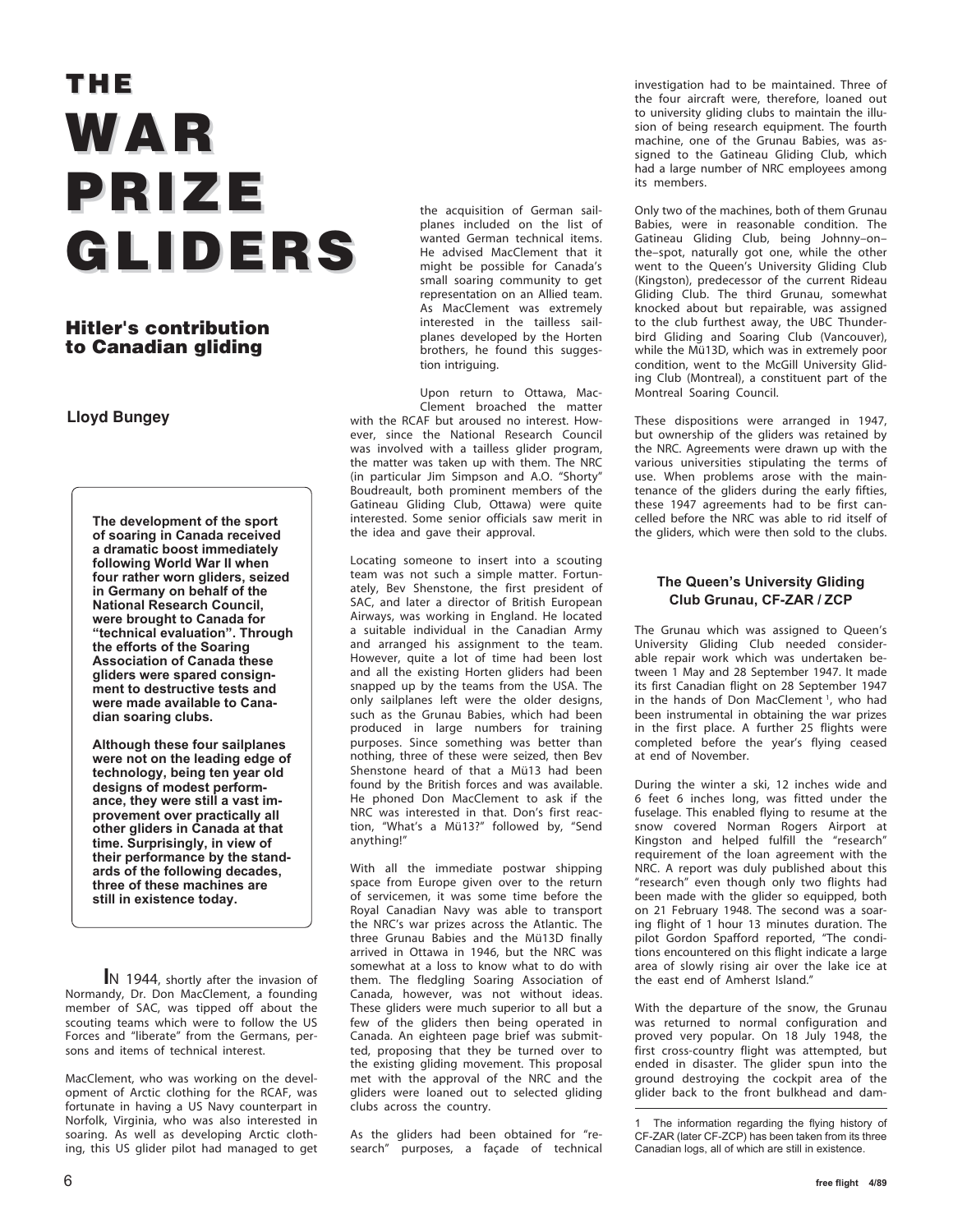aging the wings. The pilot, W. Curran, escaped with both his ankles broken. Damage to the machine was so substantial that the DoT cancelled the registration (CF-ZAR) in 1951, but this action was somewhat premature, as the pieces of the glider had been collected and the long laborious job of rebuilding the machine had already begun.

To restore the fuselage, Earl Morris and Don MacClement laboriously fitted the broken pieces together like a jigsaw puzzle, then used the "paste up" to make the drawings they needed for reconstructing the destroyed sections. By May 1953 the fuselage had been repaired and was temporarily loaned to the Gatineau Gliding Club to enable that club to keep a Grunau in the air for the Kitchener Meet (see section on ZBH).

ZAR's wings which required a mainspar splice four feet from the tip, were repaired by Walter Piercy and Hank Janzen. It took them until 1956 to complete the job. The Grunau, given the new registration CF-ZCP, returned to the air on 9 September 1956. It was no longer the property of the NRC, but was now owned by the club.

Reborn as ZCP, the Grunau was soon back under repair again, however. On 9 June 1957, at the start of an aerotow, the elasticity of the nylon towrope caused the glider to surge forward, stop, then surge ahead again. Between surges, a wingtip dropped into tall weeds and before Walter Piercy, the pilot, could release, the glider was towed off, slewing sideways due to the drag of the weeds. The sideways forces were more than the skid undercarriage could withstand and it was torn off carrying part of the keel with it. Back to the workshop (Walter's basement)!

Re-emerging repaired on 8 June 1958, ZCP remained with Queen's Gliding Club until 1963. Owing to the transient nature of many of the members (university students), Hank Janzen and Walter Piercy were the main pilots to fly it, as the majority of club members departed before acquiring the skill levels needed to solo the Grunau. Janzen and Piercy, however, were so busy instructing that the ship was little used. Finally, it was put up for sale, being bought by Hans Berg of the Windsor Gliding Club on 20 April 1963.

Berg retained the Grunau until 23 June 1968 when it once again became a club aircraft being bought by the Central Ontario Soaring Association. At that date it had only flown 136 hours since arriving in Canada 21 years previously. (Its German flying history is unknown.) COSA was to add 263 hours to this total over the next six years. By 1974, however, the aspirations of the COSA club members could not be met by the low performance of the Grunau so it was sold to a club member, George Matthias, and replaced with a more modern sailplane. Matthias continued to fly ZCP until 1981, during which time he moved to Victoria, British Columbia, basing his flying activities with the Vancouver Soaring Association at Hope. Midway through 1981, however, he purchased a Ka6E and put the Grunau up for sale. Unable to find a purchaser with sufficient respect for the glider's historical value and being unwilling to put the machine in less appreciative hands, Matthias

donated the still airworthy sailplane to the Victoria Branch of the Canadian Museum of Flight and Transportation in mid-1982, thus preserving it for posterity.

#### **The UBC Thunderbird Gliding and Soaring Club Grunau, CF-ZBD**

Vancouver's UBC Thunderbird Gliding and Soaring Club was the most distant from Ottawa of Canada's three university gliding clubs. It was also the newest, having been formed only in 1946. For these two reasons, it received the tattiest of the three Grunau Babies. Perhaps it was considered that it would not be collected – but such was not the case.

In the summer of 1947, two of the UBC club members, Frank Woodward and Barrie Jeffery, were working in Toronto. On learning that the NRC had approved the club's request for one of the NRC gliders, they hurriedly constructed a trailer for it and purchased an old car to tow it out to Vancouver. At the end of their summer vacation, they drove to Arnprior, picked up the glider and headed off to the west coast with high hopes.

Jeffery had financed the purchase of the car in the expectation that, upon arrival in Vancouver, it could be sold at a profit, thus recouping their costs. The two students, however, were to receive an education in the hard facts of life, as Frank Woodward later revealed:

"By the time we reached Montana, oil consumption was up to the astonishing

figure of over four quarts per hundred miles. Then the engine finally welded itself together and we stopped, once and for all, just short of the Great Divide. At this point, the economics of driving a used car from Toronto to Vancouver took a beating. The cost of the new engine more or less dictated that C.B. (Jeffery) sink all of the profits back into the business. Nothing daunted, we made the best of it, while the local garage squeezed the last shekel out of our friend. We got going again and struggled in to Vancouver after two weeks on the road."

As the club was in need of new members, the glider, still in its original wartime German finish resplendent with black crosses and Luftwaffe identification codes (LN+5R), was displayed at the UBC grounds for publicity purposes, then moved into the club workshop at Boundary Bay and completely refurbished prior to the 1948 soaring season.

With the necessary work completed, it was registered as CF-ZBD and test flown at the old Sumas Prairie emergency strip on 14 March 1948. Thereafter it had an active summer of soaring around Sumas with occasional appearances at other locations to publicize the sport. On 17 July 1948 it was aerotowed to Vancouver Island behind a Cessna Crane to appear at the Victoria Airshow held at Patricia Bay Airport. The twin engined Crane made the trip with wheels and flaps down but even so "the Crane more or less forgot about the GB and Woodward had to use both hands to keep the nose down – no trim tab." In contrast to the tows behind the Crane, overpowered and a little too sophisticated but offering twin engined safety for overwater crossing, the tows performed in August behind a 65 hp Aeronca were, in the words of the towpilot Chuck Wilson "a little hairy," especially as the Aeronca was "a little sick." On 27 August 1948, Frank Woodward made a notable flight off one of these tows, soaring for an hour over Hollyburn Ridge before landing in the UBC grounds where the glider was to go on display.

The NRC project which had been assigned to the machine was to obtain flight performance data, but it is doubtful that much effort had been applied to this before the machine was damaged in the summer of 1949. Since around this time many of the original club members were graduating and moving away, with few newcomers replacing them, ZBD was left neglected.

At the end of 1949, a co-existing gliding club, the Gulf Gliding Club, expanded and reorganized as the Soaring Club of BC, taking over the assets of the practically defunct UBC club.



Still in its Luftwaffe markings, the Grunau Baby loaned to the UBC Soaring Club is displayed prior to repairs. Barrie Jeffery is seated, Frank Woodward stands beside. SAC photo collection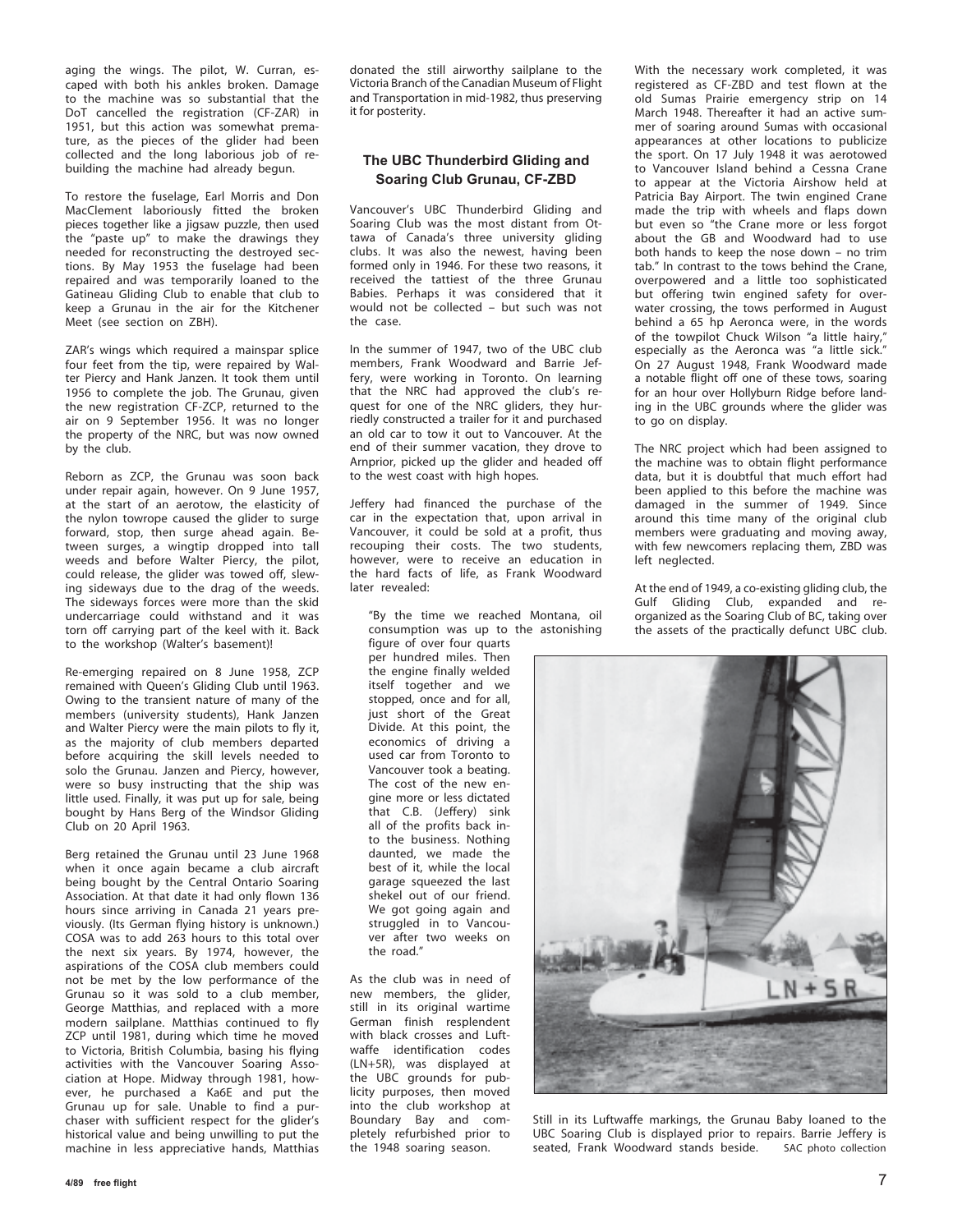This club took possession of the damaged Grunau and commenced negotiations with the NRC to obtain use of the machine. In 1950, approval was obtained but with the proviso, that it be used to investigate soaring conditions in British Columbia, hardly an arduous restriction. A report was submitted in 1952 which described the flights made and speculated about future expeditions, thus fulfilling this obligation.

The Soaring Club of BC had taken possession of ZBD in damaged condition and it was not until late in 1951 that it was restored to airworthy condition, just in time to be used by Ralph Coates to win the 1951 Pacific West Coast Soaring Meet held at Sumas over the Labour Day weekend. It was the host club's sole airworthy glider at the time, with the other five gliders taking part coming from Washington state.

The glider was used for the remainder of 1951 but was then grounded. Barrie Jeffery, who had graduated from UBC and gone to work for the NRC in Ottawa, had come across a report on the deterioration of German wartime urea-formaldehyde glues in the course of his work. Having been closely involved with the acquisition of ZBD and aware of its general condition, he had forwarded it to the club as a matter of grave concern. Members undertook a very thorough examination of the structure and, as Frank Dashwood graphically recalls:

"We had been flying that Grunau with a casein glued patch on the mainspar, disintegrating with age – the wing only holding together and supporting loads with plywood skin top and bottom of the said main spar. Ye gods! Shudders! Good thing we didn't do any pullouts from steep dives."

Before investing in a major repair on the Grunau, the club wanted to obtain title to the aircraft. Negotiation commenced with the NRC to achieve this. Although protracted they were finally successful, but it was a club member not the club which ultimately owned the aircraft.

As repairs to ZBD would have required a complete rebuild of the wings, efforts were made to obtain a replacement set, without success. When, in May 1953, the Gatineau Gliding Club damaged the fuselage of their Grunau, CF-ZBH, the fuselage of ZBD was bought from its Vancouver owner and shipped to Ottawa for use with the still serviceable wings of ZBH for the remainder of the 1953 season.

#### **The Gatineau Gliding Club Grunau, CF-ZBH, 1947-53**

The Ottawa based Gatineau Gliding Club, with several NRC employees among its members and well represented on the board of the Soaring Association of Canada, was ideally placed to obtain the pick of the war prize eliders for its own use.

The machine in the best condition was a Grunau Baby (serial number 1533), which was quickly put into airworthy condition and registered as CF-ZBH. Originally fitted with a skid landing gear, in 1951 it was modified to

incorporate a landing wheel to ease ground handling. Becoming available to the GGC during 1947, ZBH was used by "Shorty" Boudreault to earn Canada's first Silver C badge. He flew the altitude leg on 2 May, the distance leg on 2 July and on 1 August, in spite of a severe attack of air sickness, completed his five hour duration flight.

Of all the machines loaned out by the NRC, ZBH was the one which most closely met the requirement of being used for technical research purposes. During the summer of 1947, the GGC members fitted the aircraft with several experimental angle of attack indicators for test purposes. The results of these tests were published in the SAC 1948- 1949 Yearbook.

Between 11 May 1947 and 25 August 1951, ZBH was probably the most active sailplane in the country, making 832 flights for a total of 315 hours. On the latter date, however, it suffered its first accident when it was damaged in an off-field landing and was out of service for the remainder of that year. The real cause of the accident was water in the towplane's fuel which had led to the glider having to release from tow prematurely in an unsuitable position to return to the airfield. The damage was made good over the winter and ZBH was back into service for the 1952 soaring season.

#### **CF-ZBH and CF-ZBD, 1953-56**

In May 1953, ZBH was again seriously damaged. With an important soaring meet scheduled for the following weekend (the May 22-24 Kitchener Meet), the Gatineau Gliding Club took unorthodox steps to quickly restore its Grunau to service. The wings, which had been only superficially damaged, were hastily repaired and mated to the repaired fuselage of the Queen's Gliding Club Grunau (originally CF-ZAR), which was still awaiting repair of the wing damage from its 1949 accident. The ZAR/ZBH hybrid was presumably flown as ZBH since ZAR's registration had been cancelled in 1951. After the Kitchener Meet, the borrowed fuselage was returned to Kingston and the wings of ZBH were mated to the fuselage of the ex-UBC Grunau, CF-ZBD, obtained from Vancouver. The ZBD/ZBH hydrid flew in this form for the remainder of the 1953 soaring season.

From this point in time the wing/fuselage combinations which flew as ZBD and ZBH become a little obscure. ZBD and ZBH were both retained by the Gatineau Gliding Club for some years, but until 1956 the club was only able to keep one Grunau in flying condition and the available evidence suggests this was ZBD. Certificate of Airworthiness records show that ZBH did return to service before 1956, but flew very few hours, so it was apparently pranged at least once more during the period 1954 to 1955.<sup>2</sup> Whether ZBH's original wings were ever refitted to the original fuselage cannot be established with certainty but some evidence exists suggesting that this did happen, with the ZBD fuselage receiving substitute wings.<sup>3</sup> Adding further confusion to the issue, however, is the possible cannibalisation of another war prize Grunau Baby which had been "acquired" by enthusiasts in the Royal Canadian Navy. This machine passed into the hands of the Gatineau Gliding Club around 1952 and major pieces of it may have been incorporated into ZBD or ZBH during repairs (see under "The Navy Grunau").

#### **ZBD, 1956-64**

The Gatineau Gliding Club retained and flew ZBD until 1959 when it was sold to the Quebec Soaring Club, who flew it regularly until 1964, at which time Mother Nature stepped into the picture. After making only a few flights at the start of the 1964 soaring season, ZBD suffered "considerable damage in a violent storm."

A replacement left wing was sought without success, forcing the club to undertake the task of repairing the left wing during the winter of 1964-65. Then disaster struck for a second time:

"The Grunau was wrecked in the first hurricane that swept the country, just a week or so after (the club) got it out in the open. The Grunau was unfortunately torn from its moorings by the wind. It was anchored at the wingtips only and the lift was so strong that the wing broke in the middle. It landed on its back and was damaged beyond repair."

As a result of this storm damage, ZBD became the first and, so far, the only of the NRC war prize gliders to totally disappear.

#### **ZBH, 1956 ...**

Although it is not completely clear in what shape ZBH emerged from the period 1953 to 1955, its subsequent history is much easier to discern. From 1956 to 1962, it was in regular use by the Gatineau Gliding Club, although by the end of that period it was a dated design. In 1963, having provided club members with 579 hours of soaring flight over a period of 15 years, it was sold to make way for more modern equipment.

The new owner, John Beverly Woslyng of Cardston, Alberta was a member of a Lethbridge

<sup>2</sup> The No.2 (1956 to 1964) and No.3 (1965 on) logbooks for ZBH are held by the current owner. The No.1 logbook is missing. The history of the machine from 1947 to 1955 has therefore been deduced from reports in *free flight* and the DoT files. While the period 1947 to 1953 is well documented, a degree of mystery surrounds the period 1954 to 1956. ZBH's C of A was renewed in 1954 and regularly thereafter, however, it must have been out of service for much of the 1954 and 1955 seasons since in April 1952 it was reported to have flown a total of 315 hours, yet its No.2 logbook shows it had only flown 350 hours by April 1956, a mere 35 hours flown in four years. Gatineau Gliding Club reported to SAC that 39 Grunau hours were flown in 1953, 51 hours in 1954, and 40 hours in 1955. This suggests that ZBH spent much of the 1954 and 1955 seasons idle.

A report from the "Gatineau Glider" reprinted in *free flight* February 1955 states, "This year we will have two additional machines, namely a second Grunau Baby and an LK," which indicates the club had just one active in 1954. The Christmas 1955 issue of *free flight* contains a report of Gatineau Gliding Club activities to November first which indicates there was only a single Grunau in the club's active fleet in 1955, but that two would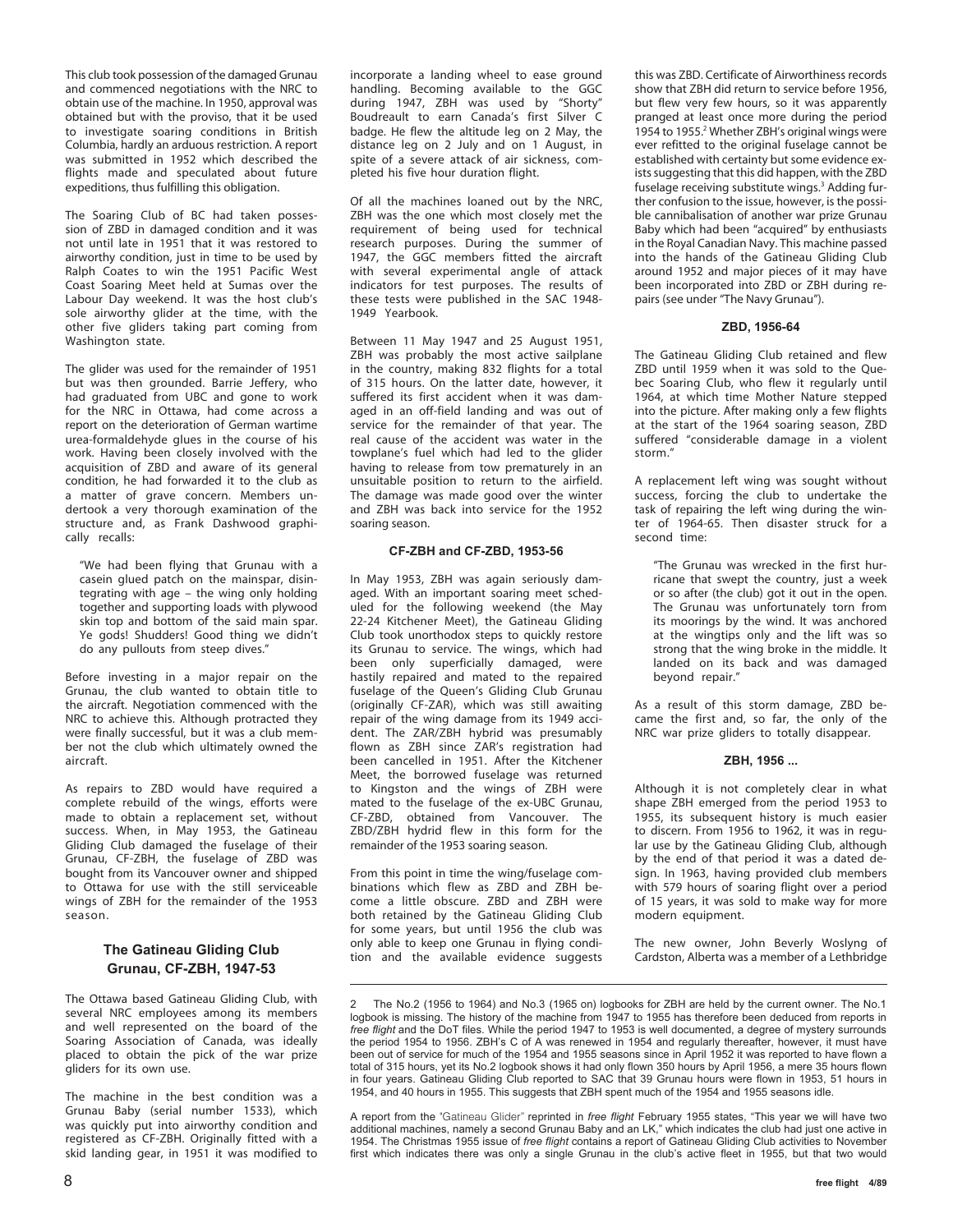based group which initially called itself the Chinook Gliding Club, but later, in the mid–70s, referred to itself as the Serene Soaring Club. The Grunau was used by all members of the group and was their "deluxe machine, used on the better soaring days."

During the 20 years that Woslyng owned ZBH, a mere 128 hours airtime were added to its airtime. Part of the reason for this was that the Chinook Gliding Club was a small group, flying only occasionally. In addition, Woslyng was not often in Lethbridge to fly his sailplane and his flights were not necessarily at time favourable for soaring, as was revealed by A.R. Hansen in 1971:

"One member, Bev Woslyng, who lives in Inuvik NWT, comes out only once a year. He was down for Christmas and so we started the New Year outright by going out flying on January 1st, 1971."

By 1982, the Serene Soaring Club was disbanding so Woslyng's glider was placed up for sale along with the other equipment used by the club. A newly formed gliding club at Medicine Hat, the Blue Thermal Soaring Association, purchased it along with a 2-22 and winch owned by the club in a package deal, thereby obtaining everything they needed to get started. In 1985, Blue Thermal Soaring Association still possessed ZBH, but in view of its age and the suspect condition of its ancient glued structure, were contemplating finding a suitable home for it with a museum. (ZBH was sold to Dave Fowlow of the Cu Nim Gliding Club in 1987. His goal is to restore the aircraft to as–new condition, using original materials where possible. ed)

#### **The McGill Gliding Club Mü 13, CF-ZPQ**

Of the four gliders obtained by the NRC, the Mü13 potentially had the best performance, however, it was badly weathered and in the worst shape. It was therefore assigned to the McGill Gliding Club whose members were considered the best qualified to undertake a difficult repair job. (A detailed account of the repair work is found in ff 2/89, "The Mü Affair. editor) Although the McGill Gliding Club was a university club, it had access to the expertise of Canadair Ltd., since MGC and the Canadair Employees Soaring Club formed the two major constituents of the Montreal Soaring Council under whose umbrella both clubs operated.

Commencing the repairs in 1947, the McGill students found that the more they probed, the more they found in need of repair. The Mü13 owed its superior performance to an extremely lightweight structure. Repairing such a structure presented special problems if excess weight was to be avoided and distortion prevented. Even in Europe, no one had figured out how to repair the ultra-thin (less than .016" wall thickness) steel tube fuselage without buckling the frame. It took two of Canadair's best welders "eighty hours of hysterical welding and straightening" to complete this portion of the work.

Repairs to the wing required development of unorthodox methods in order to salvage the existing plywood which would have otherwise had to be replaced with thicker and heavier substitutes. Delaminated areas of the spar were restored by injecting catalyst and glue through hypodermic needles and clamping the sections until the glue set.

Over a thousand manhours and \$600 (then a princely sum) were required before the Mü13 was anywhere near flying condition. It was mid 1952 before the Mü13 took to the air with its specially chosen registration, CF-ZPQ, signifying the Province of Quebec. (This was an unusual concession by the DoT since prior to this all gliders had been given registrations sequentially in the CF-Z series. By 1952, they were just getting into the CF-ZC\_ series.

The Mü13D rapidly showed itself to be a superior sailplane. Within two months of the restoration, Ron Claudi used it to become National Champion at the National Soaring Meet held at St. Eugène, Ontario during August. During the meet, he also set a new Canadian goal flight record of 120 km (achieved jointly with Jack Ames who made the same flight in the Loudon).

Proof of superior performance was again demonstrated at the 1953 National Soaring Meet at Kitchener when Stan Rhys flew it to become National Champion. In 1954, there were three national meets held at regional locations. Although Stan Rhys won the Arnpior Meet in the Mü13, the winner of the Kitchener Meet scored more points overall and became National Champion.

By 1955, however, the members of the Montreal Soaring Council, of which the Mc-Gill Gliding Club was part, were becoming concerned about the condition of the wing structure. The poor quality, wartime German glue was deteriorating rapidly, especially since the glider had been left tied down outdoors each summer. Walter Piercy recalls that about this time the glider carried a placard with the following statement:

> "Do not do any aerobatics in this glider – you should see the inside of the wings."

be active in 1956: "Certain to fly again is another Grunau Baby; the wings and tail unit are finished. Leo Smith is de-crashing the fuselage." It would seem that, in spite of the C of A for both ZBD and ZBH being maintained from 1954 onwards, ZBD did the bulk of the flying in 1954 and 1955 with ZBH suffering further accident damage.

3 In view of Admiral deWolf's remarks that GGC later sought his permission to dispose of "his" Grunau (see under "The Navy Grunau — CF-ZCB) it can only be supposed that major pieces of it were incorporated into another Grunau, either CF-ZBD or CF-ZBH, since these were the only ones active with the club in the late 1950s. ZBH was sold to a private owner whereas ZBD went to the Quebec Soaring Club. As Admiral deWolf has stated that "his" Grunau was "sold to another club – with my blessing." The indication is that ZBD was the aircraft which utilized portions of ZCB. As GGC initially flew the fuselage of ZBD with the wings borrowed from damaged ZBH, it is possible that these wings were restored to ZBH following the fuselage repair and ZBD was fitted with the wings of ZCB, which had presumably suffered damage sufficient to discourage a full repair. **continued on page 19**

At the end of 1955, the Mü13 was put into storage pending repair. The repair kept getting deferred until 1959 when Walter Piercy purchased the remains, took them back to Kingston and proceeded to build a completely new set of wings. These wings were built from the plans of the later Mü13E model (Bergfalke) which had been obtained from Germany. The new wings were thus both stronger and heavier (by about 30 kg) than the original ones. The new wings took almost four years to build and the Mü13 did not take to the air again until April 1963.

Piercy retained CF-ZPQ until 1966 when it was sold to Walter Chmela for use by the York Soaring Association. Many Silver C badges were completed in the Mü13 until 19 August 1973, when it was damaged by a pilot who overshot the runway and landed in a pasture, kinking the fuselage, breaking the canopy and tearing off the nose skid. The wings and tail, however, were undamaged.

Two York Soaring Association members, Peter Masak and Teo Talevi, purchased the wreckage and set about yet another restoration, which they completed in time for the aircraft to appear at the 1974 Antique Glider Regatta at Elmira, New York.

Several excellent flights were made while this partnership owned ZPQ but, by 1976, they desired something better. The Mü13 was put up for sale and eventually bought by Bryan MacDonnell of Kelowna, British Columbia, a member of the newly formed (and short–lived) Okanagan Soaring Club. Following the division of that club, the Mü13 was flown out of Kelowna with the Kelowna Gliding Club until this club's demise in 1980. Subsequently the Mü13 has been flown at various soaring sites in British Columbia. In 1981, several flights were made by MacDonnell from a hill in the Okanagan Valley using a bungee cord for launching, a method that had probably not been used in Canada for over 30 years, yet a method of launch for which the Mü13 was originally designed and ideally suited. Don MacClement, the man who had been instrumental in getting the Mü13 to Canada over 35 years earlier, was instrumental in obtaining the bungee cord and witnessed these flights.

#### **The "Navy Grunau" CF-ZCB an additional (non NRC) war prize**

During the early 1950s the Gatineau Gliding Club had access to yet a further Grunau Baby, another war prize. This machine had been in the possession of the Royal Canadian Navy, having been rebuilt from 1947 to 1950 by Rear Admiral H.G. deWolf from the remains of two Grunau Babies scavenged from the aircraft dumps in Germany:

"When I first sighted them I thought some of my Naval pilots had walked through the wings, kicking out the ribs! The machines had been damaged in transit and in the end I completed one GBIIA from the wreckage of two. The fuselage I repaired in the Torpedo room of HMCS Magnificent – by stretching out the wire controls of the tail assembly, fastening both parts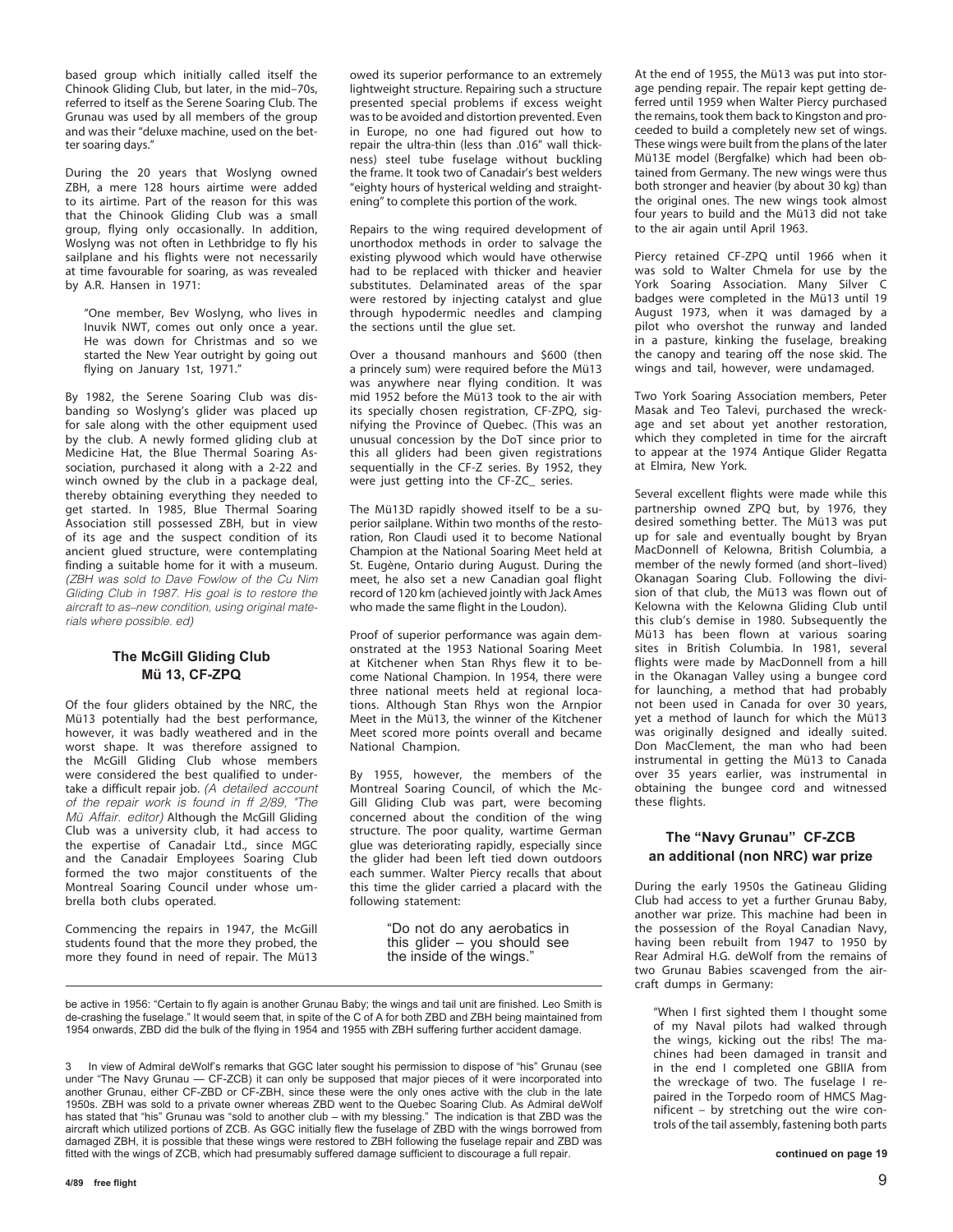# **J.J. Audette J.J. Audette –**

## **First soaring pilot in Canada's Aviation Hall of Fame**

#### **Ursula Wiese**

THE LATE JULIEN AUDETTE of Regina, Saskatchewan is the first soaring pilot, amongst 129 members to date, honoured by Canada's Aviation Hall of Fame. He has been a true ambassador of non-powered flight – carrying a peaceful message of capturing the thermals, travelling the endless cloud streets, riding the mountain waves to space, whistling by tree tops on ridges, and soaring with the eagles, hawks and the sandhill cranes. He has proven his leadership and innovation in the many fields of our sport, in navigation, meteorology, education, airmanship, and physics. To the power pilots this feat seems awesome – kind of fiction; well, on Friday, 2 June 1989, the word went out that there is useful but invisible power in the air. It just needs to be understood...

This peaceful message became instilled in me more than ever before when I was wandering around in the Hall of Fame, "this only place in the nation where you can find under one roof all the biographies of our aeronautical luminaries", the foremost of the pilots on duty in both World wars, bush pilots daring the wilderness and adverse conditions of our high north for mapping (and perhaps their own curiosity), engineers of aircraft control and instrumentation, businessmen in the world of aviation travel, but also a few dedicated instructors and scientists, pioneers of the skies.

The Hall of Fame is located in the Convention Centre in Edmonton. "Entering from Jasper Avenue, the Curtiss JN4 Canuck (the 'Jenny') comes into view, suspended from the ceiling. Yet it is not out of place dangling from the high-tech triangular trusses, for its egg-shell thin wings, geometric braces and lacy flying wires mirror the cantilever design of the Convention Centre. It is also a fitting introduction to the Hall and a symbol of her most famous pilot, 'Wop' May."

I was, with other soaring friends, invited to the 15th Investiture of the Aviation Hall of Fame to celebrate the honours extended to Julien. The excitement of this evening was carried by the many guests who had come from afar to gather in joy and respect for aviation achievements and excellence which was presented to Julien and the other three inductees from the 'power' world.

In an ambience of twilight and black ties, Julien's citation panel was read:

Julien Joseph Audette was born at Radville, Saskatchewan, June 6, 1914. Following graduation from Regina's Campion College, he successively worked in his father's grocery, Canada Packers, Gray Insurance and finally from 1937, for the Saskatchewan government Audit Department.

In May of 1941, he joined the RCAF and received his pilot's Wings and Commission at Yorkton on February 27, 1942. Following instructor positions at Trenton and Saskatoon and operational training at Comox, he was posted to the Far East where he flew Douglas DC3s for the "Canucks Unlimited" 436 Burma Star Transport Squadron.

Following the war, he assisted in the formation of the Saskatchewan Air Ambulance Service and was its second pilot. In 1949, he became the first pilot with Kramer Air Service and eventually became Kramer Tractor's General Sales Manager. At the same time, he was active in the Prairie Road Builders Assocation and was President of the Regina Flying Club. He was Chairman of the Regina Chamber of Commerce's Aviation Committee and lobbied for improved air service, particularly for cross-border connections to North Dakota. From 1976 until 1984, he was Sales Development Manager for Saskmont Engineering. He was also Director of the Roughriders Football Club for 27 years. Other associations to benefit from his energies were the Royal Canadian Flying Clubs Association, Ducks Unlimited, YMCA, Royal Canadian Legion, Air Force Association, Knights of Columbus and the Saskatchewan Western Development Museum. It was, however, in the field of non-powered flight that Julien Audette made his major contribution to Canadian aviation.

In 1952, he was one of three founders of the Regina Gliding and Soaring Club and served as the Chief Tow Pilot, Chief Flying Instructor and President. He was instrumental in establishing a gliding scholarship for the Regina Air Cadets and for bringing three National Soaring competitions to Western Canada.

In 1962, he was awarded Canada's first Diamond Badge by the Fédération Aéronautique Internationale (FAI), #240 in the world. He was the first Canadian to earn this badge while establishing Canadian Soaring records and was the first Canadian to break 9144 metres (30,000 feet) in a sailplane.

On the national level, he held positions as President and FAI Awards Chairman of the Soaring Association of Canada. He was the only Canadian to hold all eight competitive awards available, six simultaneously.

| 1958 | Dist. to Goal and Return | 322 km   |           |
|------|--------------------------|----------|-----------|
|      | 1958 Distance to Goal    | 380 km   |           |
|      | 1961 Absolute Altitude   | 9336 m   |           |
|      | 1961 Gain of Height      | 7108 m   |           |
|      | 1961 200 km Triangle     |          | 72.6 km/h |
|      | 1962 300 km Triangle     |          | 65.0 km/h |
|      | 1962 Free Distance       | 603.8 km |           |
|      | 1964 100 km Triangle     |          | 85.0 km/h |

For the 1958 Distance to Goal, he won the Barringer Memorial Trophy of the Soaring Society of America – the only Canadian so honoured. The 1961 altitude flight earned him Canada's first Symonds Wave Memorial Plaque and Lennie pin.

During his soaring in the Cowley, Alberta area, 1960 to 1975, he worked closely with the Federal Meteorology Department. Recognizing that the soaring prospects in the Pincher Creek area could be enhanced by a better knowledge of the climatology of wave clouds, he initiated a data collection program. This "Audette Project" provided the foundation for studies for others including the University of Calgary's Environmental Science Centre. In 1962, he was awarded the SAC Certificate of Honour; in 1967, the FAI awarded Julien Audette the Diplôme Paul Tissandier Certificate of Honour; in 1977, he was inducted into Saskatchewan Sports Hall of Fame; and in 1982, the Alberta Soaring Council presented him with a Certificate of Achievement Plaque.

He is named a Member of Canada's Aviation Hall of Fame in 1989 with the following simple citation:

"His dedication to the development of the art of soaring has been of outstanding benefit to Canadian aviation."

This induction was followed by investiture as a Companion of the Order of Flight, presented by the City of Edmonton.

Following each speech for the four new members, their "panel" was unveiled. On Julien's panel, FAI badges "C" to Canada's Diamond No. 1 are silent symbols of his pioneering flights – however concealed his actual work as inspirator, teacher, scientist ...

Messages from the Premier of Saskatchewan and the president of the Saskatchewan Sports Hall of Fame were read to the Audette family and together with the Air Cadet League who received the Orion belt, gliding and the sport of soaring were much valued this evening, perhaps all too new to the hundreds of guests present. Finally, Dr. Robert Audette, "Julien's middle son", addressed the illustrious assembly with the evening's keynote speech (on opposite page), reminiscing on his boyhood, the dreams of flight, the growing up as crew chief for his dad.

"It was the third Induction dinner in March 1973 that the proposal to form an aviation Hall of Fame was made" and shortly after incorporated federally as a charitable nonprofit association. Many problems had to be resolved such as who should become members of the Hall. It was finally agreed that all the airmen who had won the Victoria Cross (would) be so honoured. The 38 McKee Trophy winners would be added, and also the 33 Companions of the Order of Icarus [no longer presented].

Now many people in many locations had to be informed about our national heroes and a

Quotes and Hall of Fame material extracted from "the Flyer", Pacific Western Airlines, Aug 1986, by Arnold Vaughan.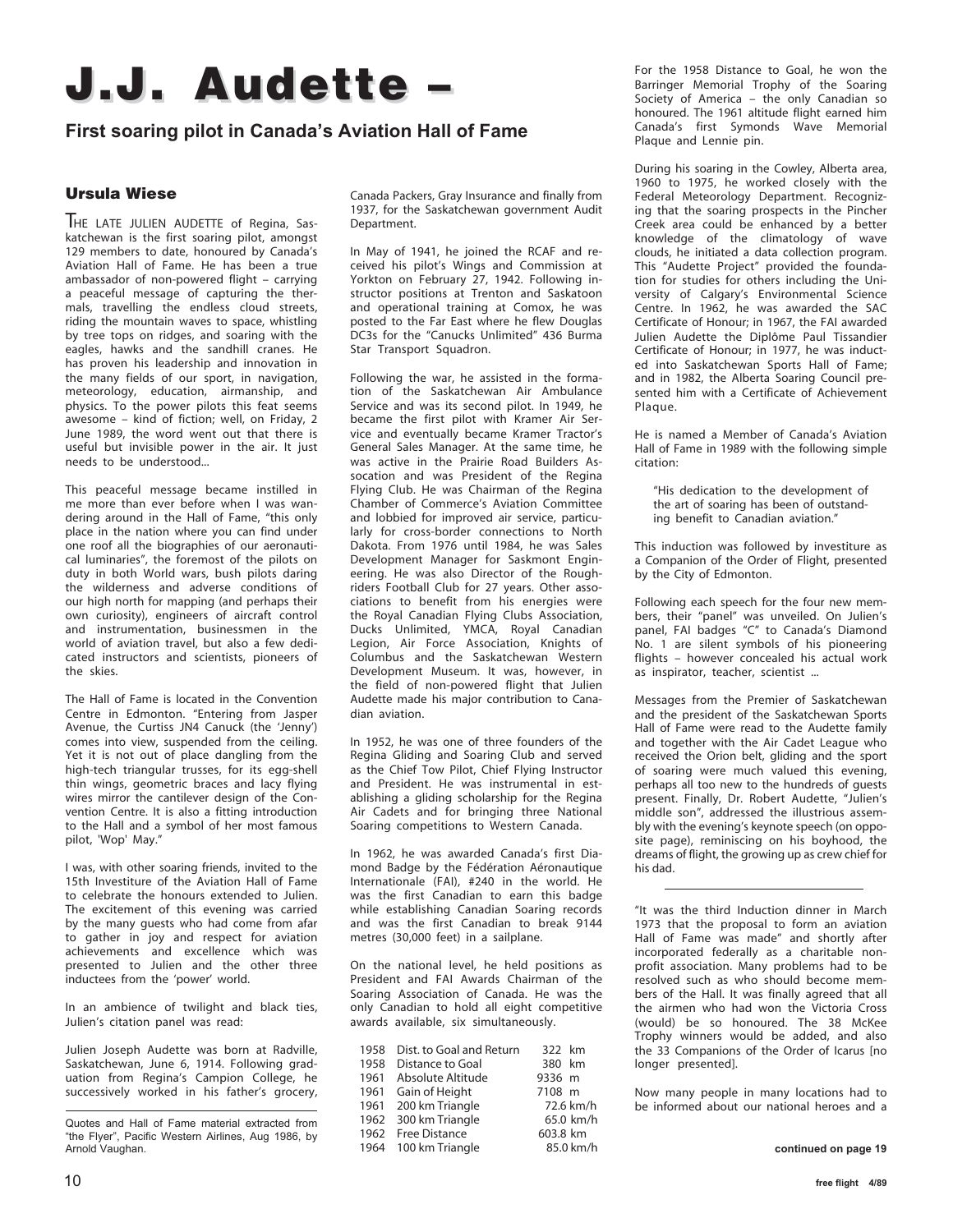# ON ROOTS AND WINGS

#### **The 1989 Aviation Hall of Fame keynote speech**

#### **Robert Audette**

As the son of one of the inductees, it is indeed a privilege to address you this evening when we are gathered to honour these four great Canadians who have joined other Canadian heroes as Members of Canada's Aviation Hall of Fame.

A couple of months ago I was taken back to my youth in a rather unexpected way. My 13 year old daughter came home in a state of ecstasy. Apparently, that afternoon, she had gone to an airfield north of our home in St. Albert. There, her friend's father took her flying in the open cockpit of a biplane. The joy and excitement she experienced from flying for the first time reminded me of those thrills we have all had. I was only 8 years old when my father took me flying with him. It was in a Tiger Moth while he towed gliders aloft over Regina. My daughter's excitement reminded me of some of the interesting experiences I had with Dad in those early years of his soaring career. I would like to share a couple of them with you ...

Like all children of aviators, I was fascinated by airplanes. Our first family trip to Pincher Creek, Alberta in the summer of 1956 whetted my father's appetite for wave soaring. When we carried on to Wenatchee, Washington for a soaring contest I became, "at the ripe old age of 11", hooked on being his crewman. From then on, like most sons or daughters of aviators, I spent many happy hours helping Dad with his gliders and generally hanging out at the airport. This included building his Schweizer 1-26 sailplane during the winter of 1957-58. Like all teenagers, my father was my idol. My mother, however, tells me that in the spring of 1958, just as Dad was taking his new sailplane for its first flight, he complained to her about how I always followed him around like a puppy-dog. Apparently, no matter where Dad went at the airport I was always just a step or two behind him. In fact, one day I followed him right into the stalls of the men's washroom. This rather set both of us aback. Well, like all wise mothers she told her spouse to start training me for something useful. So, during that summer of 1958, at the budding age of 13, Dad again took me with him to Pincher Creek for wave soaring. There he began training me to be his crew chief. That summer Dad set two Canadian soaring records and got his first Diamond on his Gold badge. He taught me that if something was worth doing it was worth giving it your best and to constantly strive to extend the boundaries of what can be achieved. We began to dream and plan that summer for soaring flights to over 30,000 feet.

A week or so ago I was looking at some of my old memorabilia from those days and I came across a report I wrote in Grade 8. It described a ficticious conversation between my father and his gliding partner on how Dad had just broken the Canadian altitude record by climbing to 31,000 feet. Well, two years later, in 1961, it happened. Dad had just purchased his new Schweizer 1-23G. I had just turned 16 and we were again at Pincher Creek enjoying the comraderie of other soaring pilots. Everyone was trying to break the altitude record. Dad found his "Dream Wave" that morning, but when he was at 31,000 feet ascending at over 600 ft/min he discovered that his barograph had stopped. Bitterly disappointed, he reluctantly returned to the ground, never knowing how high he could have gone. There was an air of excitement around as I helped him refill his oxygen tank. He got the necessary certification to record his next flight (which was) to 30,000 feet and he obtained his second Diamond. We were ecstatic. This vividly reminds me of parts of John G. Magee's poem "High Flight" which Dad carried in his sailplane:

*Oh, I have slipped the surly bonds of earth And danced the skies on laughter–silvered wings. Sunward I've climbed, and joined the tumbling mirth Of sun–split clouds...*

*.. I've topped the windswept heights with easy grace Where never lark or even eagle flew. And, while with silent lifting mind I've trod The high untrespassed sanctity of space, Put out my hand, and touched the face of God.*

That summer, I received my driver's licence and much to my mother's horror set out alone with Dad for the US National Soaring Championships in Wichita, Kansas. Well, Dad had taught me that if you failed at a task – don't quit, carry on and try harder. That lesson was brought home vividly one contest day. Dad was launched for his task and landed a short 10 miles away. He called back to the airfield and I went out to retrieve him. It took us 15 minutes to dismantle the sailplane and put it on the trailer. Rapidly we returned to the field, reassembled the sailplane and launched again. Thirty minutes later I got a call saying he'd landed just off the airfield. Out I went to pick him up. Off he went again and, you guessed it, he landed short. Five tries later ... we could take apart and put together that sailplane in under 5 minutes. Needless to say everyone at the contest headquarters was laughing at these crazy Canadians – but – Dad persisted and finally made it around the course. We both learned a lesson that day. It taught us patience, perseverence, and the value of teamwork – something not every 16 year old learns. Much to my surprise, and my father's great pride, that day won me the BEST CREW AWARD at that National contest.

Throughout his life, flying was one of Dad's reasons for living. He dreamed of using the mountain waves, to connect into the jetstream which would carry him from Pincher Creek hundreds of miles east to Winnipeg or Minneapolis. On the Easter weekend in 1962 he had an opportunity to do just that. With the lenticular waves dissipating in the morning air Dad declared Indian Head, Saskatchewan as his goal. After briefing me to leave for the retrieval downwind if he hadn't returned within an hour, he was towed into the mountain waves. When the towpilot returned the consensus amongst the pilots was that the wave conditions were not suitable and that Dad would soon be back. The other pilots dismantled their sailplanes and got ready to go home. After that hour when Dad didn't return I got our 35 foot glider trailer ready to head for Regina to retrieve him. Considerable discussion took place among the pilots – all of whom tried to persuade me to stay and wait for him at the airfield. But, Dad had trained me well and I had faith that an aviator's constant striving to extend the bounds of his excellence would prevail. So, my 12 year old brother Doug and I set off undaunted. I was proud of Dad that day for the faith he had in a young 17 year old. He concentrated on attaining his goal. He climbed to 27,300 feet in the mountain waves before heading east. Almost 8 hours later he landed 10 miles east of Moose Jaw with a new Canadian distance record and the completion of Canada's First Diamond soaring badge.

I could relate to you the story of how, in 1962, while trying to fly his sailplane and navigate my car at the same time, Dad accidently scrambled the military jets from Minot Air Force Base. He almost got shot out of his sailplane and I got a lesson on international diplomacy. We spent hours that night at the US border trying to prevent his sailplane from being seized for being illegally in the USA. However, I know that all of the sons and daughters of this evening's inductees and other honoured Members of the Aviation Hall of Fame have their own fond memories of the times they have spent with their parents.

So, on behalf of the sons and daughters of all the Members of the Hall, I would like to conclude by saying that our lives and our country have been enriched by these pioneer aviators. We have a saying tacked to our fridge: "There are only two lasting bequests we can hope to give our children – one of these is ROOTS; the other WINGS."

To all the honoured Hall of Fame Members I would say thank you for truly giving us our roots and a rich heritage of which we, your children, can be proud. As our parents you gave us "silvered wings" so that we can climb skyward and give our children – their roots.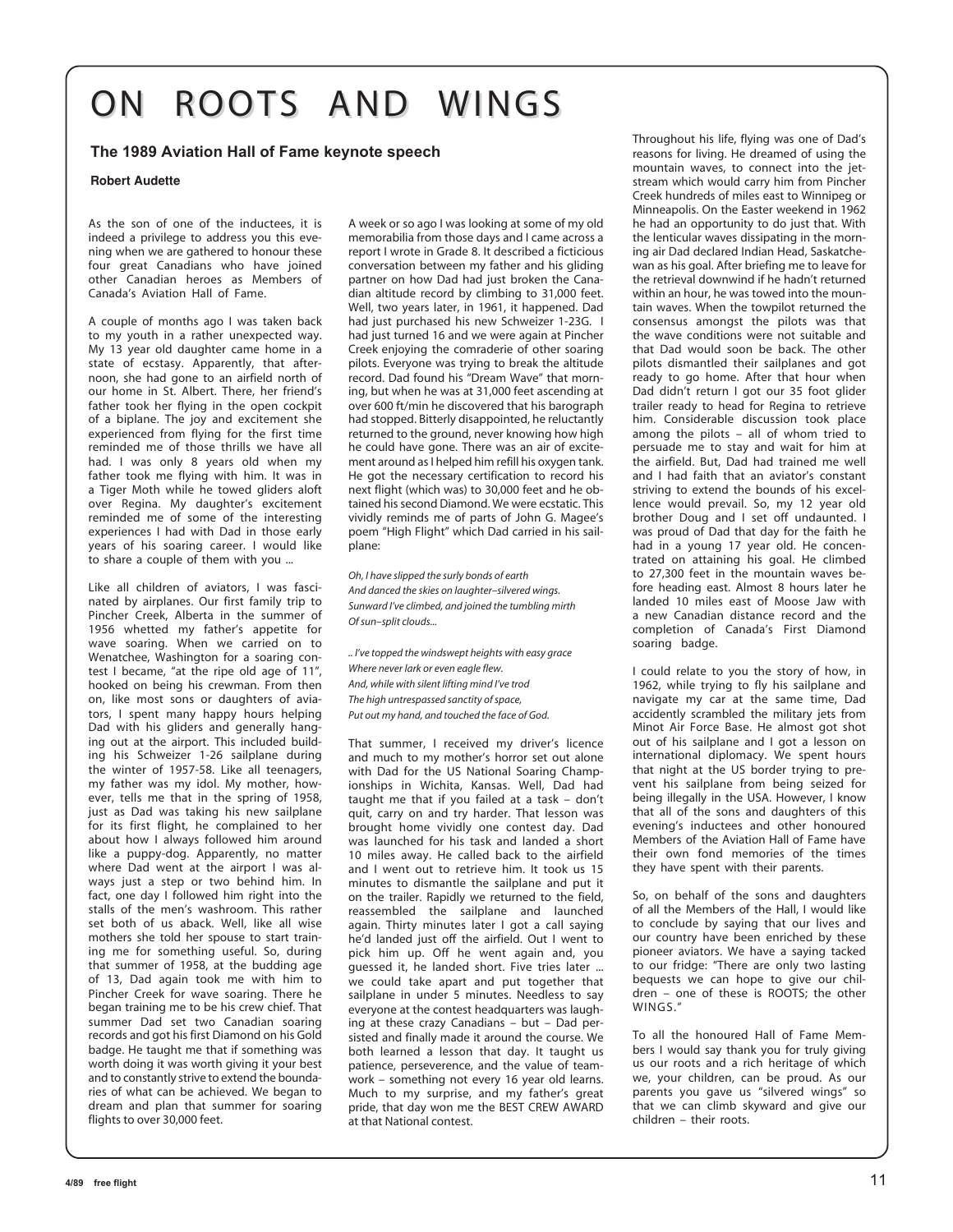# **WORLD CLASS EXPERIENCE EXPERIENCE**

## **THE CANADIAN TEAM MEETS THE ALPS**

#### **VICKY STAMISON – AN OVERVIEW –**

Heri arrived in Austria early April to pick up his brand new LS-6 (KC) from the factory. In Weiz, the team's initial training site, Heri managed to fly about 25 hours. Jörg arrived a couple of weeks later with an LS-4 (JT) he borrowed from Thomas Pylls, a consultant who works at the Rolladen-Schneider factory. Peter arrived a few days later with a Nimbus 3T (TT) owned by Otto von Gwinner of Hamburg. (TT was flown by Ingo Renner at Rieti). The weather, up to this point, had been cold and wet over the entire of Europe.

Weather conditions started looking much better in the southern part of Austria. Rather than wait for the better weather to arrive, Peter and Jörg cancelled the following week of planned training at Turnau and instead, decided to trailer their sailplanes to a gliding club in Notsch located not far from Villach. While it was off the beaten track as far as racing routes were concerned, Jörg and Peter were to experience fine mountain and wave flying from this area over the next few days.

There were problems initially with towing because Notsch has a short field and the day was hot with unpredictable winds blowing from any direction. While the club was anxious to assist the Canadian team, the towpilot had never towed a Nimbus before! However, Jörg diplomatically took the first launch to gain the confidence of the towpilot and Peter followed next without incident.

The reason for the towpilot's caution became manifestly clear later in the afternoon when we experienced, with great regularity, hurricane velocity windbursts. I learned this was the effect of rotor descending to ground level.

The next day, after Jörg and Peter launched, the same local pilot who flew Bruce in a motorglider the day before, shyly offered me a flight that I will never forget. We motored to Villach and flew up a valley into the Alps to circle over the Grossglockner (Peter and Jörg had apparently attempted to fly to the Grossglockner but were unable to because of cloud) and then followed another valley along the Dolomitenstrasse.

The entire flight was four hours long and was my first flight ever in mountains. Everything about mountain flying leapt into focus for me. The pilot was a sensitive and knowledgeable flyer and took advantage of all soaring possibilities: ridge flying sometimes, thermalling at other times and, once we were high enough, continued climbing in wave to over 13,000 feet. The pilot pinpointed prominent physical features but for me the most impressive sight was not the Alps, but the Dolomites. It was a cloudy day but periodically the sun would

showcase a mountain in the distance. As we continued up the street, this breathtaking view would disappear as the cloud passed over the sun.

That evening we had dinner with the Norwegian team who also came to do some training. Peter and Jörg, flying hors concours*,* took the first launch the next day. They flew a task of some 300 km. Peter made it back; however, Jörg landed off field a hop, skip and jump from the airfield back at Notsch. Both pilots were happy with the flying that day because they learned a lot from the locals regarding flying over the main spine of the Alps.

#### **THE CANADIAN TEAM**

**Jörg Stieber**, Standard class, LS-4, 1150 hours, in his 1st World Championships. Dave Webb, Standard class, DG-300, 3000 hours, a veteran of eight contests. **Heri Pölzl**, 15 m class, LS-6b, 1600 hours, in his first competition. **Peter Masak**, Open class, Nimbus 3, 900 hours, also in his first Worlds.

#### **FINAL RESULTS**

**Standard** (43 pilots): 1 Aboulin (F) 8854 pts, 2 Davis (GB) 8819, 3 Kuittinen (Fin) 8671, 33 Webb 5983, 42 Stieber 4916.

**15 m** (40 pilots): 1 Gantenbrink (FRG) 9041 pts, 2 Wills (GB) 8761, 3 Garton (GB) 8570, 23 Pölzl 6506.

**Open** (23 pilots): 1 Lopitaux (F) 9148 pts, 2 Renner (AUS) 9123, 3 Schramme (FRG) 8795, 11 Masak 7756.

Jörg discovered a new and quicker route over the mountains.

Finally on Sunday evening the Canadian team met in its entirety for the first time over dinner at the Schererwirt Gasthof which was located in the hills about 15 minutes from Wiener Neustadt. This lovely Gasthof would become a welcome respite for the next three weeks from the hectic, dusty, noisy environment of Wiener Neustadt. It was also going to be my first night camping as I had elected to stay on the airfield. Needless to say, it was blowing up a helluva hurricane when I turned in.

On the last practice day a task into Hungary was attempted, but a strong inversion destroyed all hopes of anyone succeeding. There were landouts. It seemed that now was as good a time as any to test the system the officials had arranged for retrieving pilots. All the retrieve cars were given a large contest logo which was taped to a car window. Apparently one had merely to go to the diplomatic lane at the border and we were to be given easy access into and out of Hungary.

#### **– CONTEST DAY 1 –**

The first three days were rained out. Meteorologist Hermann Trimmel: "The low to the south of us is still there with rain 50 km away. The drier air, and so the best task route, will be east into Hungary."

1230 hours marked the occasion of the first launch, by Jarmo Forssten of Finland in his Nimbus 3, of the 21st World Soaring Contest. Twenty towplanes launched the entire grid of 108 sailplanes in an hour with only one small incident: one of the towplanes, after releasing its sailplane, had to make an off-field landing a few miles away as a result of an engine failure.

Within half an hour, the first outlanding telephone call reached Wiener Neustadt offices, heralding events to come. 94 sailplanes land out! Over Hungary, the spotter plane used to relay messages back to contest headquarters was inundated with pilot calls. Jörg had a disappointing start to his contest, landing very early in the task. Peter was aerotowed back from his landout near Sopron in Hungary but mistook a local airport for Wiener Neustadt! Heri landed near a town with no phone and didn't get home until 3 am.

#### **– DAY 2 –**

"The occlusion over the Mediterranean Sea (otherwise referred to as the "Adriatic Low") is still very close to Wiener Neustadt and some clouds will be over the departure area. Local overdevelopment brings risk of rainshowers over the higher mountains."

The unusual conditions (unchanged from yesterday) formed a definite line of weather: blue skies to the north, thunderstorms to the south and west. Conditions were reasonable for the first half of the first leg but became blue from there to the first turnpoint. Most pilots found an average rate of climb of about 4 knots with the best rate of climb of about 6 knots. The best height was about 6500 feet. The first half of the second leg provided extremely good conditions with a cloudbase between 5500–6000 feet until after crossing the Danube. North into the hills were developing cumulus clouds and normal lift. However, the last leg was to doom many pilots to outlandings. Showers and TCU blocked the passage. After passing the Schneeberg, pilots had to have enough height in hand to make it home as there were no thermals the last 50 km!

One pilot, flying the third leg up the Hainfeld valley to avoid overdevelopment, passed through a rainshower complete with diminishing visibility such that he couldn't distinguish the tops from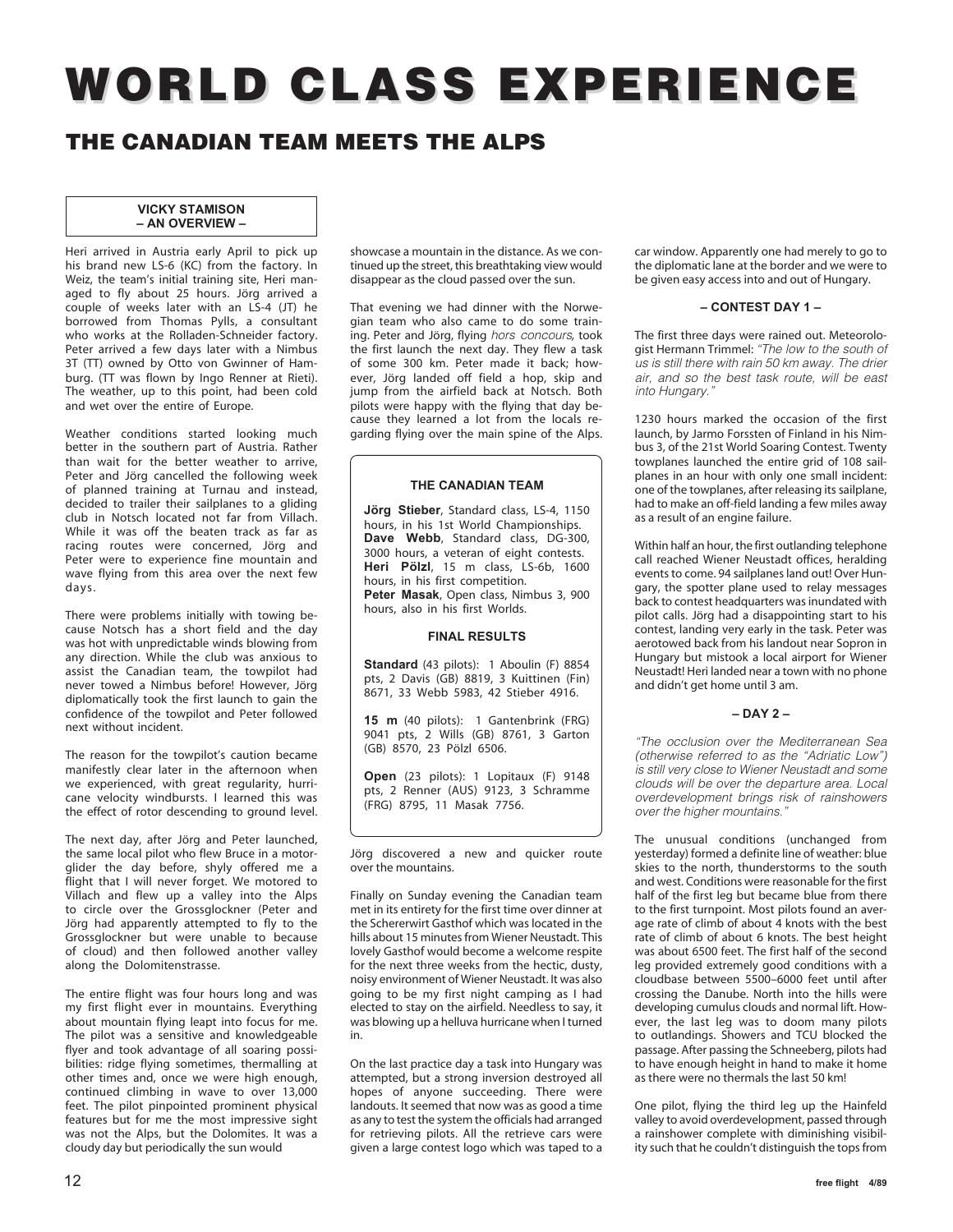the valleys. His radio started crackling. He changed it from off to on without success. At the same time there was a strong static discharge between his right knee and the battery behind the instrument panel followed by smaller discharges between his hand and stick! When the rainshower stopped, he backtracked some 20 km by ridge soaring to an outlanding field where he was joined twenty minutes later by two other sailplanes.

Jörg and Dave landed out: once again at Grabensee, and just past the second turnpoint respectively. Heri and Peter completed their task placing 10th and 8th respectively in their classes.

#### **– DAY 3 –**

"A slight movement of the six day old Mediterranean low towards the east caused a displacement of the occlusion over this area. A very moist and unstable airmass will develop much cloud and reduce the heating. Later on, overdevelopment will cause showers and thunderstorms.

Finally, after two weak contest days, most pilots made it home. Maximum cloudbase was 4000 agl with the lowest bases at 2500 feet over Hungary with also the weakest lift. The best rate of climb was 7 kts with an average of 5.5 integrated. The 6/8 cu at the start soon became 3/8 ... and no thunderstorms.

At the finish, sailplanes came in, whole herds of them – some even in fine formation. In the haze, only the silver-grey water ballast mist announced their arrivals! The finish line was absolutely overwhelmed and apparently disorganized with so many finishers. Even while the Standard class was coming in, very high in the sky some of the long-winged birds flew over on their way to the last Open class turnpoint at Seebenstein.

#### **– DAY 4 –**

"Thunderstorms and heavy rainfall passed through our area from northeast to southwest during the night. The remaining cloud layers are the last sign of the occlusion's life."

Some pilots find wave. The French are doing very well at team flying, and Lherm and Lopitaux come in first and second in the Open class even though Lopitaux's instruments are useless as a result of water in the system from the previous night's big storm – he flies very close to Lherm for the whole task.

#### **– DAY 5 –**

*Hermann Trimmel:* "Increasing high pressure influence and advection of cold air from the northeast with mostly blue thermals. Over mountains and in areas with moist soil, small cumulus will form at 6000 to 7500 feet."

There are several ways of attempting a task. One method is to join a gaggle and accept communal decisions. But, it is important to select the right gaggle. The "happy" gaggle in the Standard class delayed too long but set off at 1417. However, they found that the thermal strength did not improve as they approached the Alps, nor was the northeast wind as strong as it had been near Wiener Neustadt. There was a low

inversion near the Danube and it was a struggle to get to the turnpoint and back to higher ground. There were no clouds to help and they lost ten minutes contacting better lift which seemed to come from deep valleys where a northerly wind blew. The next gaggle departed seven minutes later but were unable to catch the one ahead as often happens.

Another option is to pair fly, and the remaining option is to "go it alone" which some pilots are temperamentally suited to doing even though they know that gaggle flying or pair flying is "safer". However, if you come unstuck, it can be a lonely, frustrating matter.

At the end of the day, the cumulative position of the team is: Peter 10th in the Open, Dave 12th and Jörg 32nd in Standard, and Heri 38th in the 15 m class.

#### **– DAY 6 –**

"High pressure influence over the Alps. Good convection up to a significant inversion at 6500 feet. Only the thermals over the higher mountains are able to break through the inversion – mostly blue to over 10,000 feet."

108 sailplanes were launched in 53 minutes! The Open class pilots started early for their cat's cradle, the first time a distance task is called in this contest. (Safety is increased with a 6 hour time limit and a 5% distance bonus awarded for landing at an airfield.) The 15 m class, with a 515 km task ordered, also didn't delay. Hungarian's Sandor Papp and Bela Guraly left at 1214 and all others within 23 minutes.

Many pilots found it difficult to get past the Grimming area, half way to Zell am See, turnpoint for the 15 m class and the objective of many in the Open class. Some sailplanes were circling at the bottom of the mountain and others ridge soared. It was very difficult, if not useless low down, and many outlandings occurred here. Once one climbed above the tops of the mountains, it was much better. However, a choice had to be made whether to divert towards the north or towards the south. An any case, a diversion meant lost time.

The 15 metre class pilots appeared to have a better run than the Standard. In the Open class, one pilot found that the better lift was on the southern side of the mountains capped by cloud and he reached a maximum altitude of 11,500 feet. Later, though he got a fright when he was only 1000 feet agl. He decided that the fastest way back from Zell am See was towards the south and he flew with some 15 metre ships to the Leobon area. He took a photo of Seebenstein and then of Wiener Neustadt and found he had 15 minutes of his six hours to spare. So back he went and photographed Seebenstein again three minutes before "time was up." The winning distance for the Open class was 714 km each by the pair-flying French.

#### **– DAY 7 –**

"High pressure influence, southeasterly flow at 15 knots. Inversion at 7000 feet. Only small cumulus at 6000 feet over the flatland. Over the mountains, mainly blue thermals. In the southwest, more humid air is moving in and will develop towering cu. Cloudbases over Central Alps will be up to 11,000 feet."

A good day and long tasks set: 508 km for Standard, 566 for Open, and the 15 m class gets a cat's cradle (won by Justin Wills of Great Britain with 688 km).

For the Canadians, the Open class was our best showing to date: Peter puts in a blistering 128 km/h to place 3rd for the day, and he has worked himself up to 5th place overall. Ray Gimmey (USA) and Ingo Renner (Australia) placed 1st and 2nd at 130.2 km/h each.

#### **JÖRG STIEBER Day 8 — Distance**

The weather on the previous day had been fantastic and this day looked even better. A light SW wind activated the southern faces of the predominantly east-west oriented ridges and chains. The perfect airmass called for strong thermals with a high cloudbase.

A cat's cradle distance task with a six hour duration was set for Standard class. This type of task allows the pilot to choose from a number of turnpoints in a prescribed area. The scoring is based on the distance achieved from the start point, around all photographed turnpoints either to the landing point, if the landing occurs within the time limit for the task, or to the last turnpoint photographed within the time limit. To reduce the risk, a 5% bonus is granted upon landing on an airfield. Contrary to a POST task, a return to home base is not required. Even though speed is not scored explicitly, it of course enters into the scoring since it is the objective to fly as large a distance as possible within the given time.

Dave and myself started at 1:15 pm which put our finish time limit to 6:15 pm. We intended to return to Wiener Neustadt since this would give us the benefit of a long final glide of more than 80 km over which we could easily achieve an average speed of 130 to 140 km/h. It would also give us the best utilization of our altitude since the elevation of Wiener Neustadt airport is considerably less than that of any airport in the mountains. The disadvantage of this strategy was that we would be committed to reach Wiener Neustadt in time once we were on final glide since there were no turnpoints in the vicinity we could photograph in case we would be running out of time. If we would arrive after expiry of the time limit, our scoring distance would be reduced to the turnpoint last photographed within the time limit. We planned to fly to Zell am See which gives us an out– and–return distance of 517 km. If there was time left on returning, we could take some turnpoint within final glide distance.

Once we were in the mountains, the conditions were fantastic. We zoomed along the ridges of first the Mur valley, then the Enns valley. We rarely had to thermal and if we did, we did not take anything below 8 knots integrated. More than once I saw 10+ knots on the average. After 2 hours and 40 minutes, we rounded Zell am See. Conditions seemed to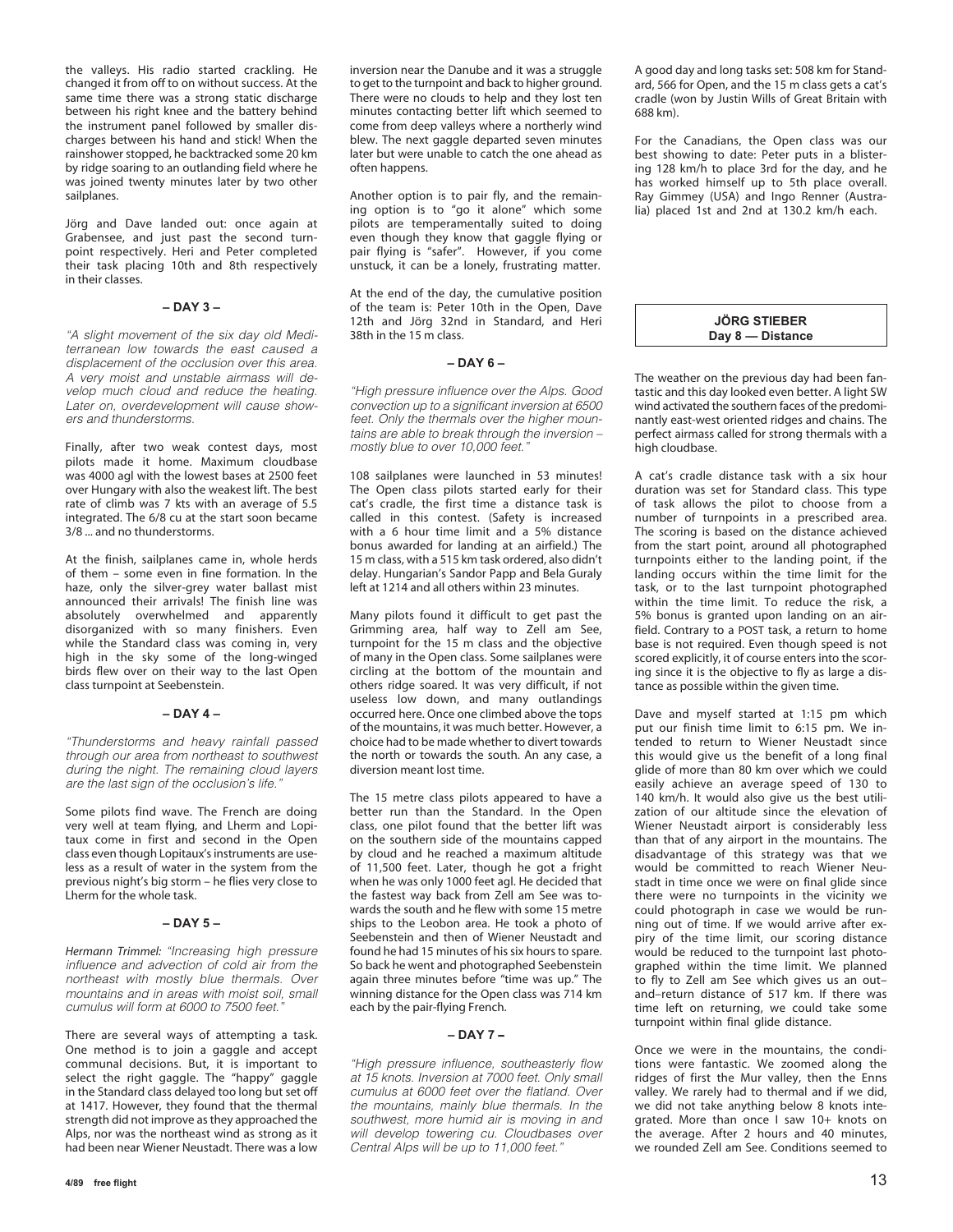get even better on the return run with cloudbase reaching almost 12,000 feet.

I had gained a 15 km lead over Dave and was toying with the idea of taking one of the turnpoints in the valley and backtracking some 30 km to achieve more distance under these excellent conditions. Dave was not in favour of this because he was concerned about getting home in time. By the time I had made up my mind, I had passed a conveniently located turnpoint and had to take one which required a little detour. Also, my backtracking distance was not 40 km which would increase total flying distance by 80 km. Trying to fly 600 km in 6 hours meant cutting it very tight.

The plan fell apart when I got too low and had to take a mere 5 knotter to regain altitude. I was still 120 km from Wiener Neustadt and had only 25 minutes to go – I had to make alternative plans. I took another turnpoint close by and then started to fly towards Kapfenberg, an airport in the mountains which was also a turnpoint. I had planned to land there and claim the 5% airport landing bonus but found a good thermal in close proximity of the airport which I took since I still had 15 minutes to go. As I studied my map while gaining altitude, I realized there was another turnpoint I could easily reach and add 15 km to my score. There was no off-field landing risk since the other turnpoint was close to Turnau airport.

After having taken a photo of Kapfenberg, I flew over to Aflenz, the other turnpoint. I encountered large areas of lift, possibly wave induced. Two minutes before time was up, I shot my last turnpoint photo from 6000 feet.

The timing was ideal except for the fact that I was 6000 feet too high. The altitude should have been converted into distance. I put the excess altitude to good use by embarking on a leisurely flight toward Wiener Neustadt.

This pleasant evening flight, without pressure and plenty of time to admire the scenery, put the crowning touch on the day. A scoring distance of 550 km placed me 20th. Baer Selen, from Holland, won the day with a scoring distance of 695 km.

#### **HERI PÖLZL DAY 9 — 563.1 km**

As well as the day unfolded, things were not quite as predicted at the morning's weather briefing. Normally, the Open class gets the longest task but on this, the ninth day of the competition, the little guys got it.

The first hour after takeoff we had to struggle to stay airborne in the stable airmass over Wiener Neustadt by ridge soaring the Hohe Wand 10 km northwest of the airfield. 108 aircraft on a 5 km long mountain at 2600 feet agl reminded me of rush hour in Toronto – the only thing missing were exhaust fumes. Finally the heating got strong enough to get things going and I had a good start following the standard route via Schneeberg, Rax, Schneealpe, and Veitsch exclusively in ridge lift 10 to 20 metre

over the steep rock faces of these mountains. Jumping from the Veitsch to the Hochschwab mountain, I took a 4 knot thermal to 9200 feet msl and continued the flight in ridge lift up the Eisenerzer Alpen to the Reichenstein near Admont. Keeping thermaling to an absolute minimum, I flew the first 140 km in an hour and 5 minutes.

During most of the World's the winds were from the southeast to south, which is rather unusual but it made ridge flying possible on the south facing rockwalls. Flying in ridge lift mixed with thermals is extremely rough at times as the mountains are mainly rugged. This low level flying is further complicated by a limited number of landing fields. Many pilots preferred to fly thermals at higher altitudes even if they lost valuable time.

#### **CAT'S CRADLE TACTICS**

The organizing team examining the turnpoint sequences assessed some evident facts, showing the tactics of the best placed pilots. Most of them chose a turnpoint far away from Wiener Neustadt, and along this track they looked left and right spotting places where they had the best rate of climb. Then returning, they flew a triangle over the area they ranked as best, their operating area getting smaller and smaller as the flying time deadline approached.

The two seaters had an advantage over the solo sailplanes in the Open class. The co-pilot could really concentrate all his attention on this kind of assessment.

Once reaching the Reichenstein, one must cross a wide valley and by this time over-development was getting quite bad. There were light showers under every second cloud, although the lift was still good at 4–6 knots. The first turnpoint at Bad Aussee is surrounded by mountains and lakes and known as a sinkhole. I had no problems rounding it, but by now thunderstorms had developed south of Dachstein mountain over the Enns valley (the preferred route), so to get to my second turnpoint Mittersill, 104 km further west, I flew north of the Dachstein, crossing the glacier to the Tennengebirge, 30 km further west, way north of my course. Pushing through a narrow gap in the mountains in heavy overdevelopment and rain, I got the weird feeling of flying through a tunnel with no end in sight, but the map confirmed a wide valley just 2 to 3 km ahead of me.

Finally I break through the mess into a dryer airmass and good soaring conditions lay ahead. I round the turnpoint with no problems. All of a sudden the sky is busy, I recognize Jacobs (DJ), Gantenbrink (YY), Garton (31), and a few more. I feel great as they still have to make the turnpoint 20 km behind me. Flying back to the east, the moist airmass starts dominating the conditions again. Twenty kilometres short of the Dachstein, I can see that the thunderstorm now covers the whole valley from the mountains to the north and to the south side. A black wall of rain and lightening blocks the way towards Wiener Neustadt. Well, to say the least, I don't feel

that great any longer. While thinking how to attack the monster, I pull up under a huge cumulus into 8 knot lift. I take it to the top and roll out at 11,500 feet (my outside thermometer shows -8°C, and I am glad that we put antifreeze into the tail tank). I approach the storm cell with best L/D and notice many of my competitors landing out. The storm is obviously sucking in all the heated air around it, leaving no chance for thermals to pop up. At 9500 feet, I dive into the black wall and all hell breaks loose: snow, ice pellets and severe turbulence hit me at once. I know if I maintain a heading of 80 degrees, I will follow the middle of the valley without the risk of running into a mountain. The sink is not bad, but the leading edge of my wings shows severe ice and snow build-up. The airplane becomes increasingly nose heavy which I notice as a stick load. I increase the speed to 120 km/h and trim the airplane, the ice pellets making an incredible noise on the canopy.

By now, I am passing Schladming, which I recognize looking straight down although I'm not 100% sure. Five minutes further on I fly out of the thunderstorm into a completely overcast sky about 3000 feet over the valley floor. Looking at the ice on my wings, I remember my newly installed bug wiper. Should I give it a try? Why not! It works perfectly. The wings clean, I pull back to best L/D speed but nothing happens. The airspeed stuck at 120 km/h, the vario seems to go completely nuts, shows sink, and the speed director wants me to slow down. The pitot must have been completely plugged by ice or snow. I maintain speed by trimming to 100 km/h with zero flap (it pays to know your trim settings) and float to the next mountain. Eventually after 10 minutes or so the ice in the pitot melts and my instruments work normally again. Once I get to the mountain I'm surprised to find five other competitors there who obviously also went through the same thunderstorm, and we start to fly towards home. The lift is weak but we make good progress until I end up 350 feet above the valley floor. It takes me an hour to dig myself out of the hole, while I watch the other guys land below!

The rest of the flight was uneventful and by making the finish line I gained six places on my competitors. My speed was 86 km/h. It was one of the most demanding flights of my flying career, however I wouldn't have wanted to miss it.

#### **PETER MASAK THE LAST DAY – 555 km**

For me, the last day was a particularly memorable one since I learned a great deal and had a most enjoyable flight, even though my daily placing was rather unimpressive.

By now the final placings were pretty well established. There was a minor point spread between the top three contestants: Lopitaux (F), Renner (AUS), and Schramme (FRG). Other contestants were at least a couple of hundred points behind. I was sitting in 10th place overall after a disasterous landout the previous day which dropped me from 6th to 10th. So I wasn't too concerned about winning anymore, although it would be nice to win a bottle of wine for a top three day finish.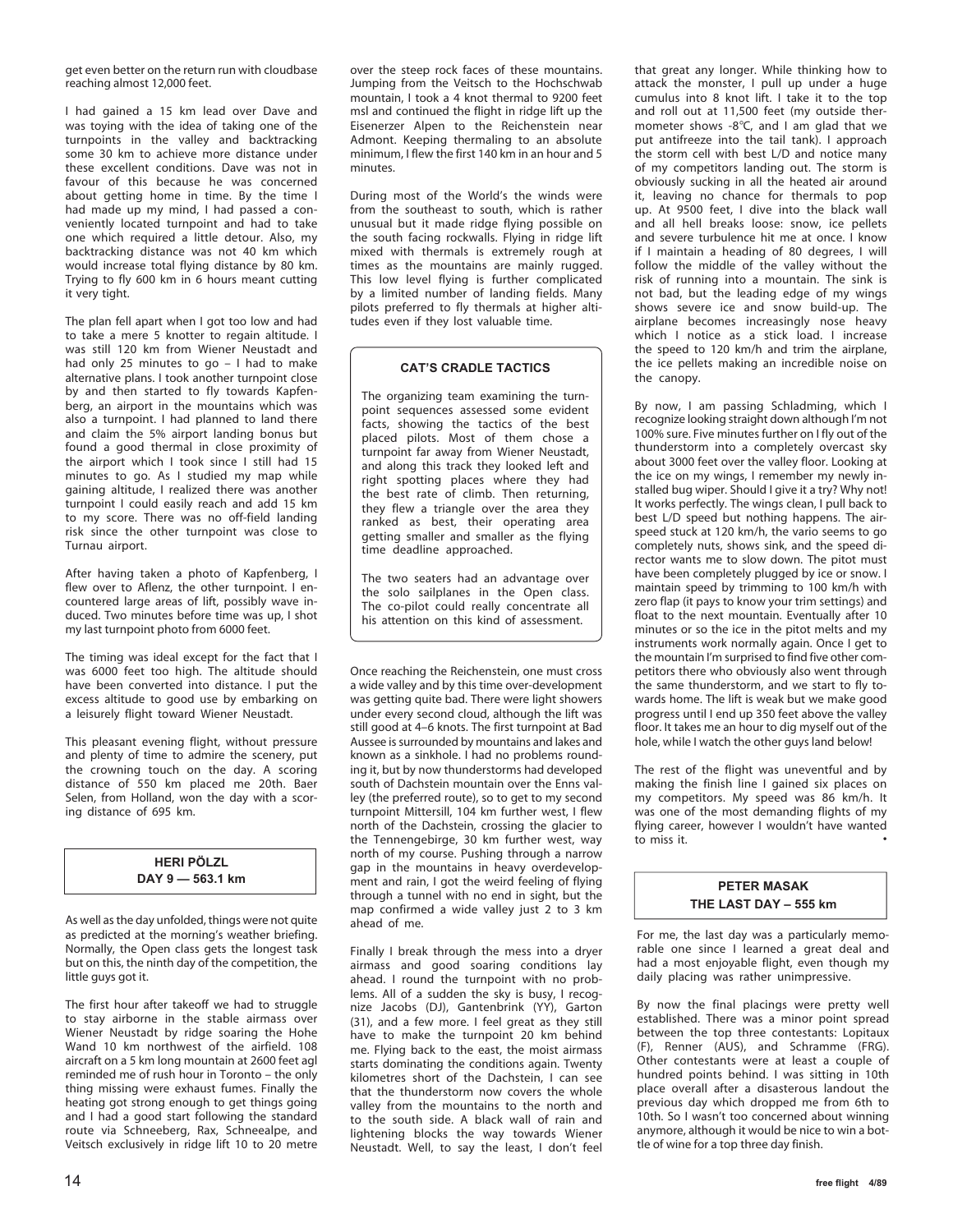During the latter half of the contest, I had formed a bit of an informal alliance with Ray Lynskey of New Zealand. We had enjoyed several marvelous flights together. Ray was flying an ASH-25, with Ian Findlayson as co-pilot/navigator in the back.

For the last day, Ian's skills would be important, as a task had been set into Hungary. The Hungarian landscape was very hard to navigate over, what with roads running in every possible direction, so the advantage of a back seat navigator was clear. This would let us concentrate on picking the best clouds, instead of wasting time trying to find out where you were all the time.

The forecast was for good cumulus, however the likelihood of overdevelopment was also there. The first leg would take us into Hungary, and the second leg back into the Alps west of Wiener Neustadt, and then finally on home. A late start might result in finding the second turnpoint washed out in rain.

Ray and I speculated as to the optimal time to go, and decided to leave early, given the forecast. No one wanted to go first, and most of the Open class pilots could be seen dodging in and out of the mist at cloudbase in the foothills to the west of the startpoint. We tried one false start to see if we could draw anyone out. No one took the bait and we went back to the hills to climb back up for another run. Ten minutes later we were back at cloudbase and struck out at max L/D for the start point several miles east.

Moving out eastward into the flatland over Hungary, the thermal strength weakened and the cloudbase dropped as was expected. I started to get concerned that we might be pushing too hard as I noticed the altimeter continue to wind down. The few circles that we took all seemed to be in weaker and weaker cores.

Moving onward, the glide ratio of the Nimbus 3 was helpful as we sailed through a blue hole south of a large lake in Hungary. All of a sudden we were joined by Schramme/Holighaus in the two-seat Nimbus 3D, and several minutes later by Ingo Renner (Nimbus 3), who sailed over us a couple of hundred feet higher. The pace quickened as Renner pushed onward, moving very aggressively in the soft conditions. Loave chase, determined not to let Him (the capital is appropriate) get too far ahead. Renner must have had a sixth sense of what was ahead, because the next thermal that he hit was a boomer – after messing around in 2 knot thermals for 100 km, we joined Renner in an 8 knotter!

Each of us moved out of the thermal separately, with Renner ahead, myself next, then Schramme/Holighaus, and Lynskey trailing. We were close enough to the turnpoint to glide in and out, and I passed up Renner's next 6 knot thermal hoping to pick it up on the way back from the turn instead. Renner had about 500 feet on me, but I was determined to get to the turn first. I overshot the turn by a few hundred feet, and Schramme cut inside of me as we both took our turnpoint pictures simultaneously.

For whatever reason, I lost sight of both Renner and Schramme, and Lynskey and I pressed on together, looking for the elusive 8 knot thermal.

I led out for several thermals, but suddenly Lynskey found a better core and sailed over me by a few hundred feet. I then started to play catch-up, but seemed to continue losing on Ray little by little. Maybe I was getting too bugged up I speculated, and the bug wipers were deployed. In any event, Lynskey was flying brilliantly, and we soon became separated. As we crossed into Austria, I briefly caught sight of Ingo leaving a thermal. I came in under his cloud, but it had already started to dissipate, and only a 3 knot climb was available. Strange I thought, this doesn't seem like an 'Ingo Renner' thermal!

Ray Lynskey and I talked briefly on the radio, and we concluded that Ray was a couple of miles ahead, about even with Renner. As we approached the rising terrain to the west, it became obvious that a fast climb to cloudbase was necessary to be able to climb up into the Alps. Lynskey called me and said that he had a 5 knot thermal right on the leeside of one of the small foothills. I left my mediocre 3 knotter and came in under Ray, clearing the top of the small hill by a few hundred feet. To my exasperation, there was nothing but sink, and I had to make a quick ninety degree course shift and head off to the north to avoid a landing in the mountains.

This was the beginning of my troubles. I watched Lynskey disappearing over the high mountains to the west, while I looked around for possible landout sites. My altitude reserve was quickly disappearing, and a quick save was necessary. Did I ever regret leaving that last thermal early!

I bobbled along northward off courseline, following a small ridge line. I tried first the windward side, and then the sunny (but lee side) of the ridge, feeling a lot of turbulence but no surge that was the telltale sign of a solid, building thermal. Down to 500 feet now and the situation was getting tense. All of a sudden I felt a bit of a surge, and I turned in anticipation of getting a decent climb rate all around the turn. This was not to be as the thermal was small. I dumped my water and started a slow climb, all the while knowing that the minutes were ticking away too fast.

— What I didn't know at the time was that Renner and Holighaus were in the same predicament. Apparently Lynskey had been the only one to successfully negotiate the transition. Holighaus later remarked to me that he was lower and in more trouble than I was!

I forced myself to stay in the weak thermal for at least a few hundred feet. This gave me some altitude for a decent search radius, and I moved out again in hopes of getting a better thermal. Finally I connected and moved out of the sinkhole. (Apparently Renner had had more success, and even though I hadn't seen him, he had come through the bad air with much less height loss.) Finally I was at cloudbase again and into the mountains! From there it was a cakewalk run to the next turnpoint at Turnau. I called Lynskey and asked him for a status report, expecting to hear that he was on final glide. He laughed and said that he and Ian had made a major navigation error and

were only now rounding the turnpoint. I think Lynskey could have won the day had it not been for that slip.

I approached the second turn near cloudbase, only to see a couple of Open ships pass well underneath me. Knowing that I probably had final glide altitude, I sped up, rounded the turn, and pushed the stick forward. I was determined not to let anyone pass me now. There's something very comforting about seeing other ships ahead and below on final glide. I'll just give chase and follow overhead and pass them in the last few miles, or so I thought.

This plan quickly evaporated, as it became apparent that they must have been flying at a considerably higher wingloading, and were pulling away from me. To my surprise, I realized that I was again gliding with Schramme/ Holighaus and Goudriaan. It was a delight to see that Schramme was not 10 to 15 minutes ahead of me as I had expected.

Together we pushed forward. The herd instinct took over and we progressively bumped the speed up higher and higher, to about 120 knots. Unfortunately, we realized too late that the speed was too high, and before too long it was apparent that none of us might clear the last major mountain ahead between us and homebase! Before too long, we had slowed back down to max L/D speed with the terrain uncomfortably close below us.

With a sigh of relief, the last major obstacle was cleared and we broke out of the high mountains into much friendlier terrain ahead. We were now below glide path, and we inched upward by ridge soaring the sunny side of several small ridges on the way. Finally it was a relief to push the speed up, and I finished 16th for the day. Schramme finished just ahead of me in 15th position (3rd overall in the contest), Lynskey finished 6th (5th overall), and Renner won the day (2nd overall). It was enjoyable, apart from the minor kaffuffle in the foothills.

What struck me as most interesting was the fact that the lead switched so many times that day. I can think of times when Lynskey, Renner and Schramme were all effectively in first place (at that moment); however, in the long run the "Master" Renner prevailed! As the saying goes, "it's not over 'til it's over!"

PS Let me take the opportunity to thank two people that were particularly instrumental in helping me at the world contest: Klaus Holighaus, who was a superb negotiator who somehow succeeded in arranging a first class ship on my behalf for the contest, and Beth McCollum, who was an outstanding onewoman crew and a close friend during the contest. Thanks. It was most appreciated. •

**The Canadian Team thanks Becker Flugfunk's sponsorship in supplying a ground station for the Worlds and for the Canadian Nationals.**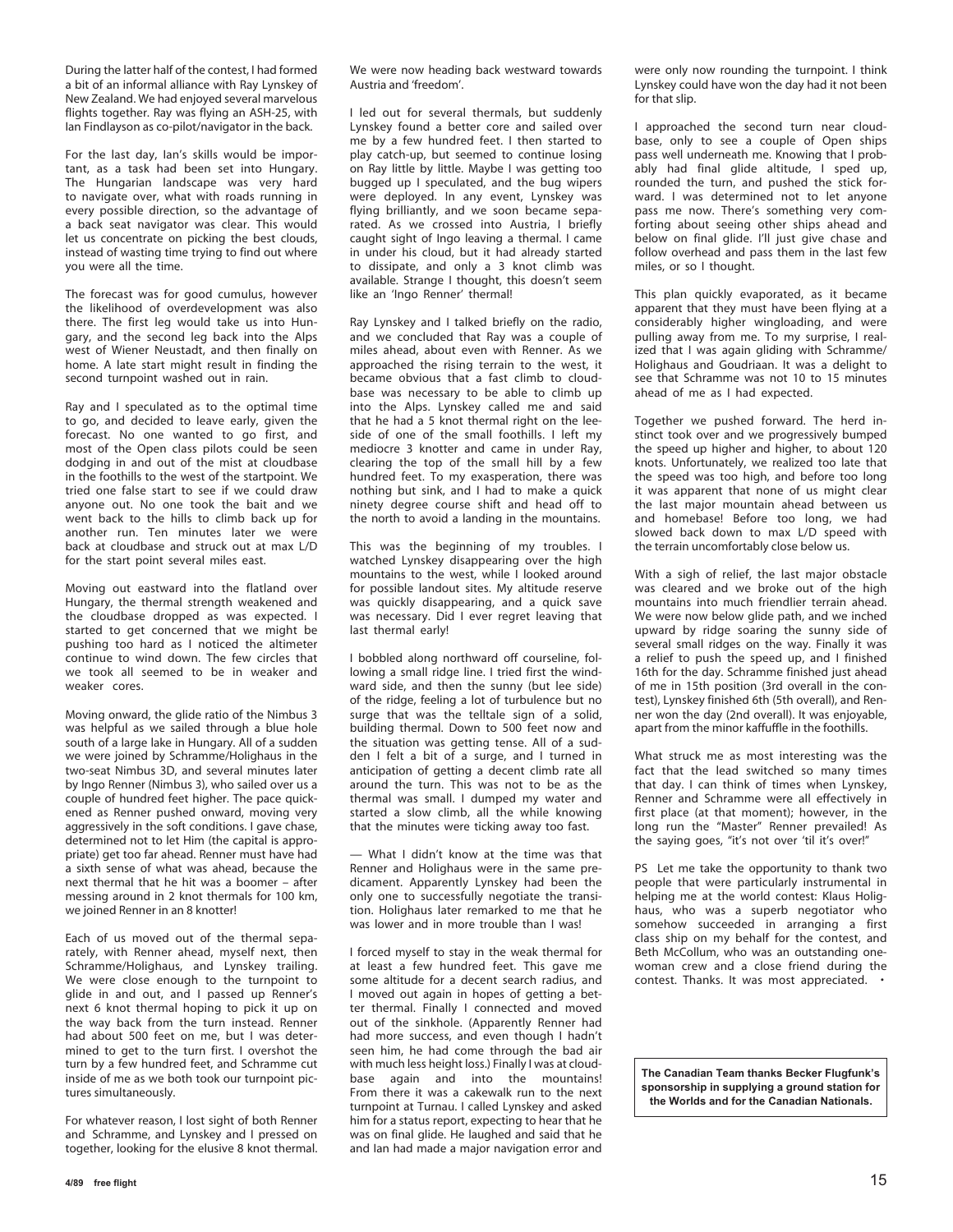# **The Western Interprovincials**

#### **Tony Burton**

contest organizer

CANADA'S FIRST all-POST competition was a great success by every measure you may use to rate a contest except perhaps size – only 18 pilots in 15 sailplanes attended – about half the size I had hoped for. This was perhaps fortunate as there were only three towplanes readily available. This minor cavil aside, all the usual signs of a good contest were there:

- the top third of the placings were closely fought and changed from day to day (on the morning of the last day the top four were within 143 points of each other),
- the POST rules got a good workout and proved to be an enjoyable way of competing – while 2-3 additional days could have been scratched by a task setting committee using "standard" rules,
- the weather was challenging with tough scratchy conditions on many days, but capped with an absolute beaut of a Day 6 which required 505 km and 123 km/h out of Kevin Bennett to get first place and the contest win (and Andrew Jackson soared 640 km home to Regina),
- the contest facilities were first rate, and the banquet had better food and drink than I have eaten at any other contest bar none,
- and, wonder of wonders (except practice day evening) not a drop of rain fell!

When the sailplanes were all in the box, the winners were:

| Grand prize:     | Kevin Bennett   |
|------------------|-----------------|
| 2nd place plaque | Hal Werneburg   |
| 3rd place plaque | Dick Mamini     |
| Novice plaque    | Guy Peasley     |
| Best team plaque | Marsden/Zwarych |

and the top ten scores were held by:

| Kevin Bennett                     | 4195 Jessee/Southwood 3204 |      |
|-----------------------------------|----------------------------|------|
| Hal Werneburg                     | 4023 Tony Burton           | 3075 |
| Dick Mamini                       | 4005 Stirling/Peasley      | 2898 |
| Hans König                        | 3955 Buzz Burwash          | 2645 |
| Marsden/Zwarych 3519 Jerry Vesely |                            | 1997 |

The first prize received a lot of attention, it being a 11 x 14 framed print of a truly awsome storm cloud taken by a photographer near Claresholm last year which earned a prize in a national competition.

This was the first time the turnpoint/photo target system was used in a contest in Canada, and some pilots had trouble with it. Hal Werneburg, Tony Burton and Kevin Bennett lost Day prizes as a result of bad turnpoint photos. The main complaint was that the required accuracy was too tight when one was required to be directly over the turnpoint as the photo of the target was taken. Other blunders were made because the pilots didn't check their position carefully enough (individual sets of TP photos and maps were not printed for competitors as an economy measure, so they carried descriptions of the TP area rather than maps of them), or just plain

rushed their photography. It would seem that contest organizers must give careful consideration to TP and phototarget selection, not only to reduce complaints from pilots, but also the photo interpreter.

Claresholm and Granum (5 and 17km away) were very close turnpoints which were for fine tuning final glides for maximum distance, but for some were the only place they got to on some days. This was the result of a stable weather pattern which kept the jet stream over southern Alberta for most of the contest period. The cirrus associated with the jet kept the Claresholm area shadowed and cool, suppressing lift until early afternoon on three days. Two other days were cancelled, one for lack of convection, and one for strong winds. It was noted that free use of close-in turnpoints could allow "Vne" speed runs to gain maximum speed points, but would have the result of unfairly depressing the speed points of pilots who flew "proper" tasks. A minimum distance to fly or not allowing the sole use of the closest turnpoints would eliminate this unwanted possibility.

The "racehorse" start, although a very simple system, drew the most negative comment. The start gate opened at a fixed time – usually 20 minutes after the last launch. This could be tough on pilots who launched last or were forced to relight in the variable local soaring conditions at start time on some days. There were some strangely slow achieved speeds, the result of the clock's inexorable ticking away while some pilots were clawing for enough height to go anywhere!

If all competitors fly with time-back cameras the above problem will be solved, as pilotchosen start times will be possible without requiring the labour intensive start gate system. Use of time-back cameras would also solve the question of controlling the finish time of a landout by requiring the pilot to photograph the tail of the sailplane on landing. This proof of landing time would ensure that flying past the day's finish time could be limited by suitable distance penalties.

A simple scoring formula was used which eliminated all the usual devaluation factors and replaced them with the elimination of a pilot's worst daily score. Points were scored equally for distance and speed with 500 points going to the day's maximum for each, but one had to get back to Claresholm A/P to earn any speed points. A major "plus" was that the pilot's ability to fly wherever the conditions were best significantly reduced the landout factor. The landouts were only 10% (and 3 of the 8 were mine!) — attempts at standard task setting under the same conditions would have raised it to probably 50–60%.

Contest pilots in general don't like revolutionary changes in the way they compete and believe that direct competition over the same task has some value; however, pilots at this contest also saw much merit in the test of the increased navigation, weather observation, and timing required, so there was some expression that a mix of the two types in one contest was appropriate (but it does impose a larger ground organization).

This contest was a good solid first test of the POST concept, while showing where more fine–tuning of the rules is required. The main thing is that everyone found it an education, and it was fun. •



*<sup>&</sup>quot;... and finally, though we expect to see good turnpoint photos, we're not really looking for close–ups."*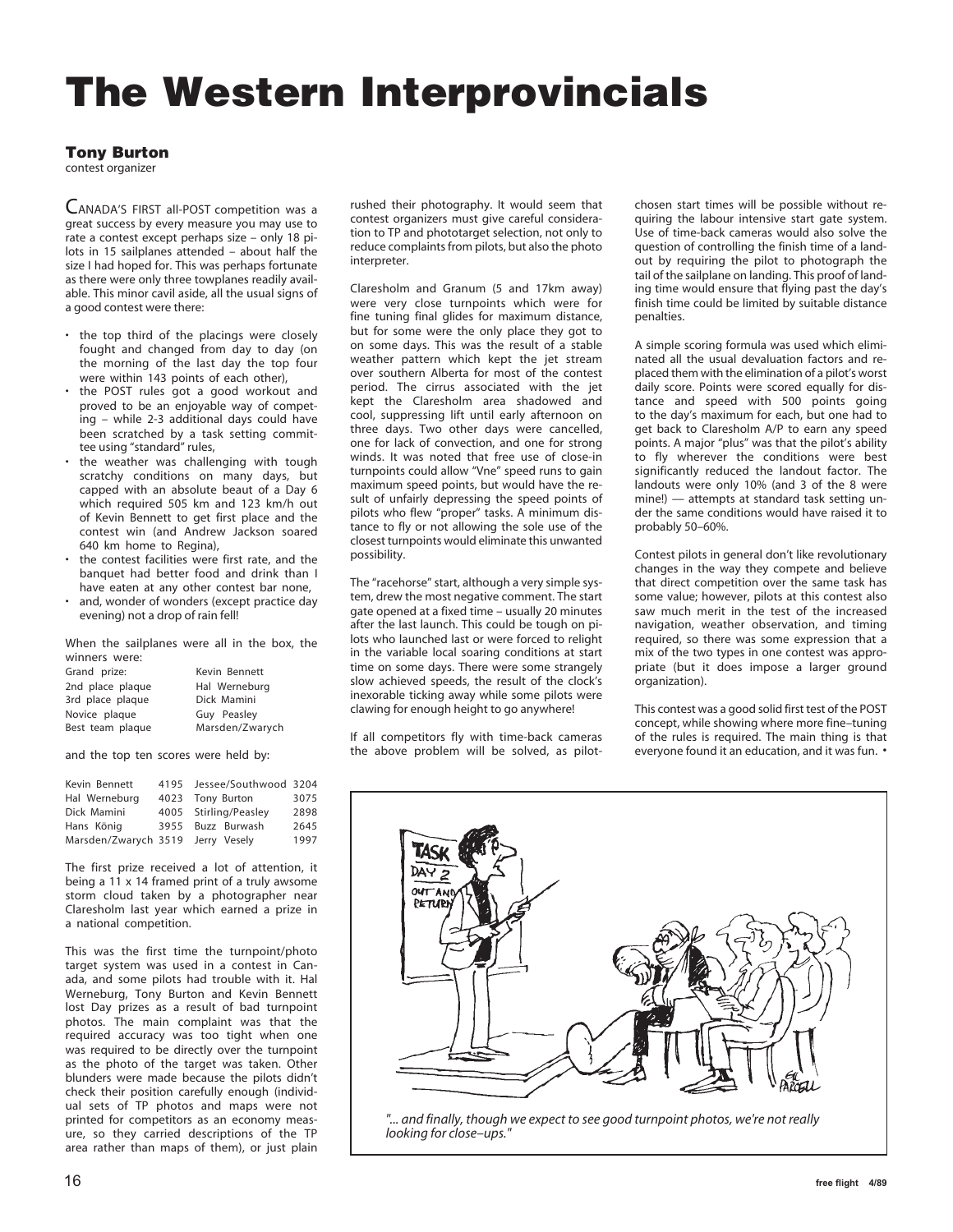

**Bill McElwee** from "SHAp Talk" Sailplane Homebuilders Assn newsletter

HOW MANY TIMES over the past four years have I dreamed this flight? I remember those first naive weeks after I bought the nearly (?) completed BG12BD; fuselage suspended by ropes from the rafters in my basement, I climb in wearing the old Navy reserve chute and pretend there are wings and a canopy. Later in my backyard (I have a photograph, my daughter and the dog in the cockpit) wings in place, still no canopy, again I climb in, the leaves of the trees, above the clouds. The ailerons completed and mounted to the wing, I manipulate the pushrod and watch it move and imagine it rolling the ship.

How many nights have I laid awake and rehearsed what I will do? First we will turn her left and right, make sure she flies normally. Then do a gentle straight ahead stall, recording the airspeed. Then stalls with progressive flap settings to full flaps. Then I will simulate an approach with full flaps, making the turns to base and final and flare till it stalls, recording the rate of sink.

Toss and turn in the bed. Rearrange the pillow under my head, and always as part of the imagined test flight, maybe there will be some lift somewhere. And the landing. How many times have I rehearsed the landing. Flaps instead of spoilers don't bother me. I have plenty of time in Cessnas. In fact, I fully expect that I will as usual complete the roll-out on the test flight in front of the Eagle Ridge shack.

Pleasant thoughts in the wee morning hours, but what if ...? I am really not worried about a major structural failure. I have seen the wing spars in this aircraft. They are like telephone poles. I have conducted the crucial test, counted the cycles of vibration as Briegleb describes and the count is exactly as he says it should be. I am not worried about wood construction either. I have read Jack Lambie's comforting words about how wood found in the pyramids is as good as it was 2500 years ago.

But what if the thing is not rigged quite right? Or something binds somewhere, or the canopy pops open, or the release doesn't work. Still all my day dreams end in a pleasant and successful flight.

Recently the dreaming has become more real. In the backyard of my partner, Jeff Bushnell, the ship sits gleaming white, canopy in place, racing stripes, everything hooked up and working. The uncertainties and the waiting are about over. We are going to fly it.

Who is going first? I have made it clear from the beginning that I want to do that. Other more experienced friends have offered to test fly it for me, but I am determined that since I bought it and built part of it, it is my responsibility. No one but me is going to risk his neck on that first flight of what some have considered McElwee's folly.

I would have flown it on the day that the FAA gave it thumbs up, but the winds were too high. Now at last the moment is here. I am not scared, but I am not no sweat macho either. I want some extra runway for this first lift off, so I request that we start from beside the skeleton hangar, and it turns out that it is a good thing I did.

> How many nights have I laid awake and rehearsed what I will do?

We are off in a blast of dust and gravel from the towplane, flying before you know it, and whoops, what's this? We are climbing above the tail of the still rolling towplane, and the nose won't come down. Release at 25 feet, now it flies just fine. Except that now I am descending through the wake of the towplane. The turbulence kicks us about a bit and I learn the meaning of Briegleb's warning that this ship has less aileron authority than others. Still it is no sweat; pull full flaps, float in the ground effect and gently touch down on the grass two thirds of the way down the airport, as the towplane roars around the pattern.

I am not dismayed, but encouraged. The thing really does fly, and rather nicely at that. I figure the problem was that I had too much flap in for takeoff, but Jeff adds the crucial insight. We need more weight in the nose. We knew we were fairly close to the aft limit of the CG, and had talked of adding some lead shot up front but didn't do it. We are using a borrowed chute which weighs less than ours. We know what we will do on the next flight. A package of lead under my seat and a no flaps takeoff.

This time at Kurt's request we forsake the gravel and go off the taxi way. I am excited and confident. This airplane is alright! Once again we are in the air quickly, as though this six hundred pound piece of cabinet work were a 1-26. The tow is perfect. The ship is rock steady. Nothing to do but sit here and

smile. Everything is normal in the turns. By the time we reach 5000 feet, I am feeling just fine, thank you.

Off tow it stalls straight ahead with plenty of warning rumble, and obvious determination to keep on flying even with the stick full back. When the break does come there is some slight tendency to fall off to the left, easily controlled by the rudder pedals. Adding half and then full flaps shaves a few more miles off the stall speed, getting it down to 42 mph. Right and left turns at up to 45 degrees of bank go perfectly normal and I dearly wish I had a thermal to circle in.

Before takeoff Kurt had told me that while the winds were relatively quiet on the surface, they were really honking at altitude. I notice at this point that I am drifting somewhat downwind of the airport so I decide to penetrate upwind, and while doing so check out the minimum rate of sink. The vario indicates something less than 100 feet per minute sink, and I am surprised. I didn't think a BG12's performance was quite that good. Then I notice that the needle is moving up towards the zero. Looking over the side I am aware that I am standing still in the sky over the airport. Wave! With the wind out of the southwest I hadn't expected this, but here I am at 3500 feet sitting absolutely still in the sky.

For a brief moment there is something frightening about this feeling. It is as though I were sitting at the top of a very tall flagpole. Pilots can look down from thousands of feet in the air at a moving earth with no fear of heights. But there is something very unnerving about sitting on a window ledge at the top of a skyscraper. That is how it feels to me just now as I sit stock still, anchored in an unchanging position at an unchanging altitude. I say to myself, "Well, this is one way to put time on the aircraft," and resolve to work it as long as I can.

Back and forth across the wind, loosing a little here and there, what should have been a thirty minute sled ride turns into a fifty minute maiden voyage for our lovely resorcinal queen. May she see many more days like this!

In the pattern it's full flaps on downwind opposite the runway. (Ron is right, the flaps are of only moderate effect), and fly it like any other approach. The glider sideslips beautifully, making up for spoilers very effectively, we touch down gently, and just as in my dreams, roll up to the flight line with the biggest grin you have ever seen. A couple of cowboy whoops and hollers confirm for Jeff how I feel about our sailplane. Now it is his chance to turn dreams into reality.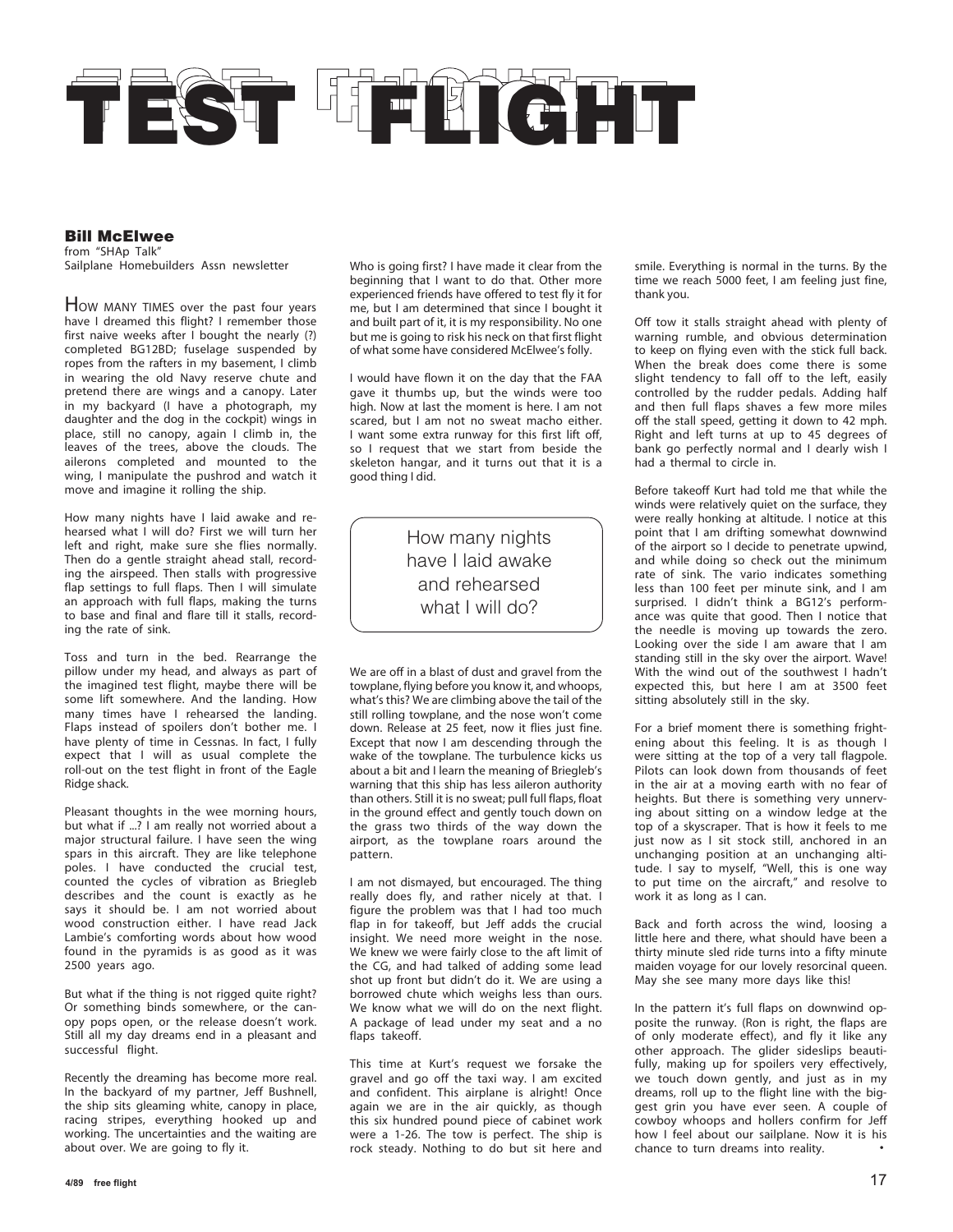## **PERSONNEL LICENCING CHANGES COMING**

## **Ian Oldaker**, Chairman

Flight Training and Safety Committee

SIGNIFICANT CHANGES to licencing standards have occurred over the past few years due mainly to the recommendations of the Commission of Inquiry on Aviation Safety. Other amendments have been drafted and distributed for consultation to "Industry" which of course includes the Soaring Association and other gliding organizations. Meetings have been held with Transport Canada to help answer concerns and questions regarding gliding, to assist in drafting new requirements for gliding. Comments that we gave pointed out our particular mode of operation and to a very great extent have helped lessen the impact of the changes. In fact the draft regulations will affect the glider pilot very little.

The changes were being held for publication with the Personnel Licencing Regulations, Series IV. Publication of these has been delayed, and therefore Transport Canada has decided to promulgate this information in the Personnel Licencing Handbook and in the existing Pilot Licence Privileges Orders (Air Navigation Orders Series IV Numbers 1 and 2). Information that we have suggests the Personnel Licences Order will come into effect some time before 16 November 1989.

The changes that will affect glider pilots are:

• A general student pilot permit will be issued and will relate to any aircraft category.

• Introduction of recent experience requirements for all pilot licences. Under the new order the privileges of a licence may not be exercised unless the pilot has acted as pilotin-command within the 5 years preceding the flight, or has written the exam (for that licence) within the previous one year.

• In addition to the above, passenger-carrying privileges are affected – the pilot will have had to complete at least five takeoffs and landings within the previous six months in the same category of aircraft.

• Every pilot will be required to maintain a logbook – this will provide a means of verifying recent experience as now specified.

The changes will clearly have minimal impact on glider pilots generally, especially those relating to recent experience for pilots! The requirement that the pilot have flown five flights within the previous six months in the same category of aircraft before exercising passenger carrying privileges may affect some of our pilots, but is in reality a very sensible requirement and should affect us little. Finally the logbook requirement may affect some of our pilots but is required as backup for the recency requirements, and is already a (Personnel Licencing Handbook) requirement for pilots undergoing training. The additional burden on those pilots who do not now maintain a book should be minimal.

There will be additional provisions in the Privileges Order (ANO, Series IV, No. 2, now to be renamed the Flight Crew Licences Privileges Order); for example, it will now be an express requirement that training be under the direction of a qualified instructor. As this is already being observed it will not affect our operations.

The logbook record is spelled out – it follows our current book with the addition that the conditions under which the flight was conducted will now have to be stated. This can be shown conveniently in the comments column of the book.

A slight change to the student pilot holder's privileges will occur – he or she may:

- act as pilot-in-command when under the supervision of a flight instructor ...
- carry no passengers, and
- the flight must be conducted within Canada, by day and under visual flight rules (VFR).

A glider pilot who wishes to carry a passenger will have had to have used the same launch method for at least three previous solo flights. And finally the blanket aircraft type rating which will be issued for glider pilots will simply be a type rating for all gliders.

These changes are the result of many years of deliberations by people at Transport Canada and by our own members in representing our Association's interests to them. I believe we have come off lightly in the sense that many of the new requirements represent what we are already doing and so they will not affect us strongly. In some cases our requirements are stiffer than the regulations will be; it should remain this way, and provided we continue "to run our own house" the effect of future changes to the regulations should be equally small to us.

**"FREEFALL"** by Wiliam Hoffer and Marilyn Mona Hoffer, St. Martin's Press, New York, 270 pages, about \$19

The words at the top of the book cover tell it all: "41,000 feet and out of fuel". To a glider pilot this would never be of any concern as we quite often find ourselves at the upper limits of the atmosphere. But to Captain Bob Pearson on 23 July 1983 those words reveal the stark reality of the situation. Here was a highly advanced Boeing 767, cruising west over Red Lake, Ontario which, by a series of events, ran out of fuel.

This book, which has taken over five years to write, recounts those events which led up to the now famous "Gimli Glider" incident, so named because of the final landing site north of Winnipeg. Many of the passengers onboard at the time relived those terrifying 29 minutes after it was announed that they would be landing in Winnipeg with a "problem". The book switches easily from cockpit to passenger cabin and ties us in with the people involved. As seen through their eyes, the book actually has us sitting in the pilot's seat, almost feeling the aircraft descending and finding us gripping the seat as the stewardesses prepare the cabin for an emergency landing. The final chapters deal with the final approach and landing at Gimli, Manitoba, as well as the conversation between Capt. Pearson and Air Traffic Control in Winnipeg. Capt. Pearson, a glider pilot himself, found that he was too high on final approach and did what his early flying training had taught him: putting the huge 767 into a sideslip so that his touchdown was only 800 feet past the threshold of the runway.

The book is well written and very interesting to read. It is a must for any glider pilot. (Capt. Pearson was in Winnipeg recently to promote the book and signed my copy simply, "From one glider pilot to another – many happy landings".)

#### **Mike Maskell**

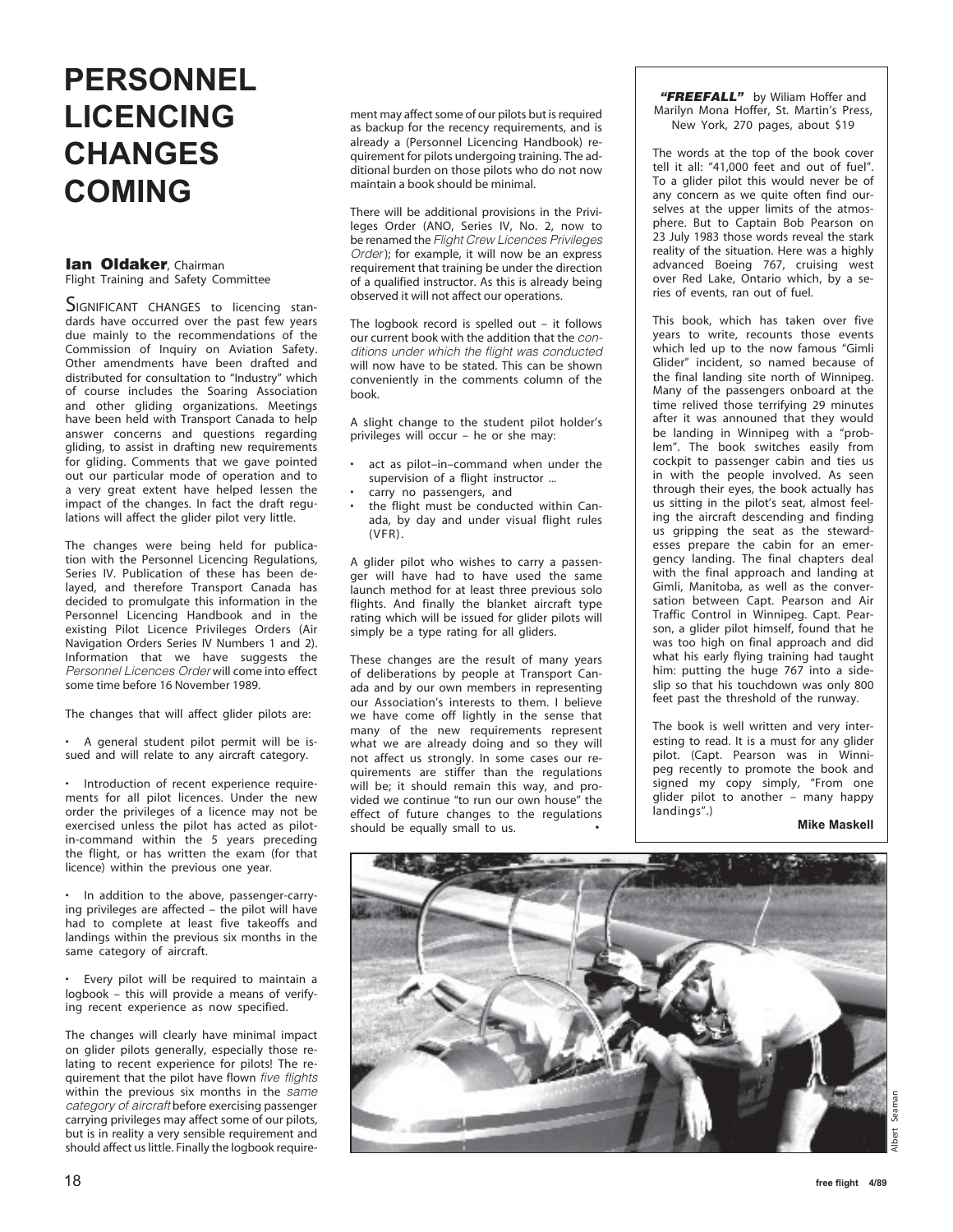## **SAFETY NOTE**

#### **Paul Moggach**

SAC Flight Training and Safety Committee

The soaring season will be past its mid-point by the time this gets to print and sad to say so will the accident season. Of particular concern at this stage is the number of incidents we have seen<br>lately where spoilers have lately where spoilers have been left open on takeoff or have inadvertently been deployed. While some of these problems are of a mechanical nature it might be wise to review other factors at this time.

In most launch situations, it takes three people to fail to act when a glider takes off with the spoilers open. While the pilot-in-command is ultimately responsible – the pilot, the tow-pilot, and wing runner all have the means to stop the launch. Let's act together and help prevent some of these accidents and incidents. A few ideas come quickly to mind.

Some clubs, as part of their pre-takeoff CISTRSC check, routinely ask the wing runner if the spoilers are "closed on top/bottom" depending upon the sailplane. This practice was largely a holdover from the days of high-wing ships and upper-surface only spoilers that could not be viewed by the pilot during his checks. When I first saw this in practice I thought that the check was largely redundant in light of the more modern mechanical arrangements on most gliders. If spoilers were deployed on the top it was almost impossible for them not to deploy on the bottom and vice versa. However, I now think that such a practice would be good in that it actively involves the wing runner in this crucial check. Consider now that two people would now be remembering this item.

This could be added to the training of the wing running procedures quite easily. Such active procedures aside, please remember that many of your wing runners are new students who may feel intimidated by experienced pilots. They may feel that it is not their "place" to comment on your use of spoilers and may feel reluctant to halt the launch. It is important to let new people know that the pilot would rather be a bit embarrassed and alive rather than hung up in the trees!

It seems that Blaniks have been involved in many of these incidents. In particular it is well known that it is easy to confuse the flaps and spoilers in this aircraft. Some clubs have adopted the practice of placing one of those ribbed children's bicycle grips on the flap handle to further differentiate it from the spoilers. Consider this at your club. It might save on "splap" deployment in the future.

Finally, consider the stress at launch time and what it does to your judgement. Many of the accidents we review happen to experienced, conscientious pilots. Beware of stress associated with your mental and physical condition each flight. Don't become complacent about your skills, the environment you fly in, and the aircraft that you fly. Remember that it takes some effort to fly safely.

#### **J.J. Audette continued from page 10**

movable exhibition seemed to be the answer. "In 1974, a specially designed trailer to accommodate the exhibition (which when set up, covered approximately 10,000 square feet) began its two-year tour from the Calgary Centennial Planetarium, to the Klondike days festival in Edmonton, the Pacific National Exhibition in Vancouver, the Northwest Territories, the Centennial Airshow in Winnipeg, the Canadian National Exhibition in Toronto and to the Maritimes. However, by 1976 a permanent home had to be found.

The Hall, it was said, would add to Canada's heritage. It would undertake by every responsible means to 'document, preserve and publicize the names and deeds of those Canadians, both alive and dead, whose contribution to the advancement of Canadian aviation has been of superior benefit to the nation'. It would give credit where it was due regardless of sex or racial background. Finally, Edmonton was chosen because pilots of the 1920s and '30s made Edmonton 'the Gateway to the North'... even though getting to that stage was as adverse and frustrating as the pioneers' deeds themselves.

The criteria for membership is one whose contributions to aviation have been of a major benefit to Canada, a lifetime of contribution and not just a singular event. Reviews are made in September to consider nominations, and new and old applications. Nominations are never destroyed but are kept on file and are updated as the individual's career progresses. Thus it is possible for someone to be selected many years after the original nomination was presented. Aviation qualifications in the field of civil and military operations, science and leadership are graded into four categories: quality of achievement, consistency of achievement, significance of achievement, and character assessment. The top ten are then sent to the Board of Directors who usually select only three for the June induction ceremonies.

The Members' Gallery shows a 4 foot by 8 foot panel for each member, displaying their record of achievement, photographs and personal aviation memorabilia, along with an Irma Coucill portrait [sketch type] of the individual. One may listen to their taped stories at individual listening posts. Many reminiscences have been recorded by the honourees themselves. The Trophy Gallery exhibits the Trans-Canada (McKee) Trophy, for sixty years the most prestigious award in Canadian aviation, and trophies of the Royal Canadian Air Force Association, the Royal Flying Clubs Association, the Canadian Aeronautics and Space Institute. The Mini-Theatre offers a multimedia audio visual show of the beginnings of Canadian aviation.

Canada's Aviation Hall of Fame tells in words and pictures the exciting story of the adventurous and often visionary men who pioneered aviation in our country. It is unique in that through the lives of the airmen, doctors and engineers, one can see the development of Canada's aviation heritage. Since heroes are made from bold or daring deeds all in the Hall of Fame would meet that standard." •

#### **The War Prize Gliders continued from page 9**

of the fuselage down and splicing the necessary longerons and panels to put it back in one piece. The wings were rebuilt in England by a small company who did the repairs for the London Gliding Club ... that GBII was still incomplete when I was sent to Esquimault, so it followed me and we completed it – rigging it by eye but never flew it out there. It followed me east again and was flown at the Gatineau Gliding Club for some years, I think, before being sold to another club – with my blessing. I was in Esquimault from 1948 to 1950 and we completed the rebuilding out there. It followed me to Ottawa in 1950 and I farmed it out to the Gatineau Gliding Club with an understanding that Naval members would fly it without charge. The club would have use of it and look after maintenance. Naval members didn't materialize, and some years later the club asked me if they could dispose of it and I agreed."

Whether the Gatineau Gliding Club had utilized the "Navy" Grunau to any great extent cannot be determined from the records. In July 1952 the markings CF-ZCB were assigned to a Mr. Walker of the Department of National Defense for a Grunau Baby II. In September 1952, a temporary C of A was issued to the Gatineau Gliding Club for this aircraft, presumably the "Navy" Grunau. Elvie Smith of GGC reports that he flew it during the period of 13 October 1951 to 27 April 1952 but does not recall what happened to it after that. The registration CF-ZCB was cancelled in May 1954, so it was most likely no longer in existence as a complete aircraft at that date.

#### **Note**

The author has been unable to ascertain the original date of manufacture of any of the NRC "war prize" gliders. The cards on file with the Department of Transport give 1942 for ZBD, 1944 for ZBH and 1944 for ZCP. The basis on which these dates were justified is not known. ZBD is, of course, no longer in existence, ZBH appears to have lost its original manufacturer's plate, while the manufacturer's plate for CF-ZCP (located on the right hand wing root rib) holds only the following information:

Bauart: E. Schneider, Grunau

Sach-Nr: 108-49-F5C

Werk-Nr: 1535

Hersteller: Flugzeugbau Edmund Schneider, Grunau/Riesengeb.[irge]

As a further point of interest, the original serial numbers provided to the DoT appear not to have been the manufacturer's numbers (possibly they were NRC acquisition numbers). ZCP is still listed as S/N 004497 while ZBH carries the number 1533, but the DoT card shows the number 004496 was originally listed and later rubbed off.

Reprints of this article with complete references and footnotes are available from the editor for \$4.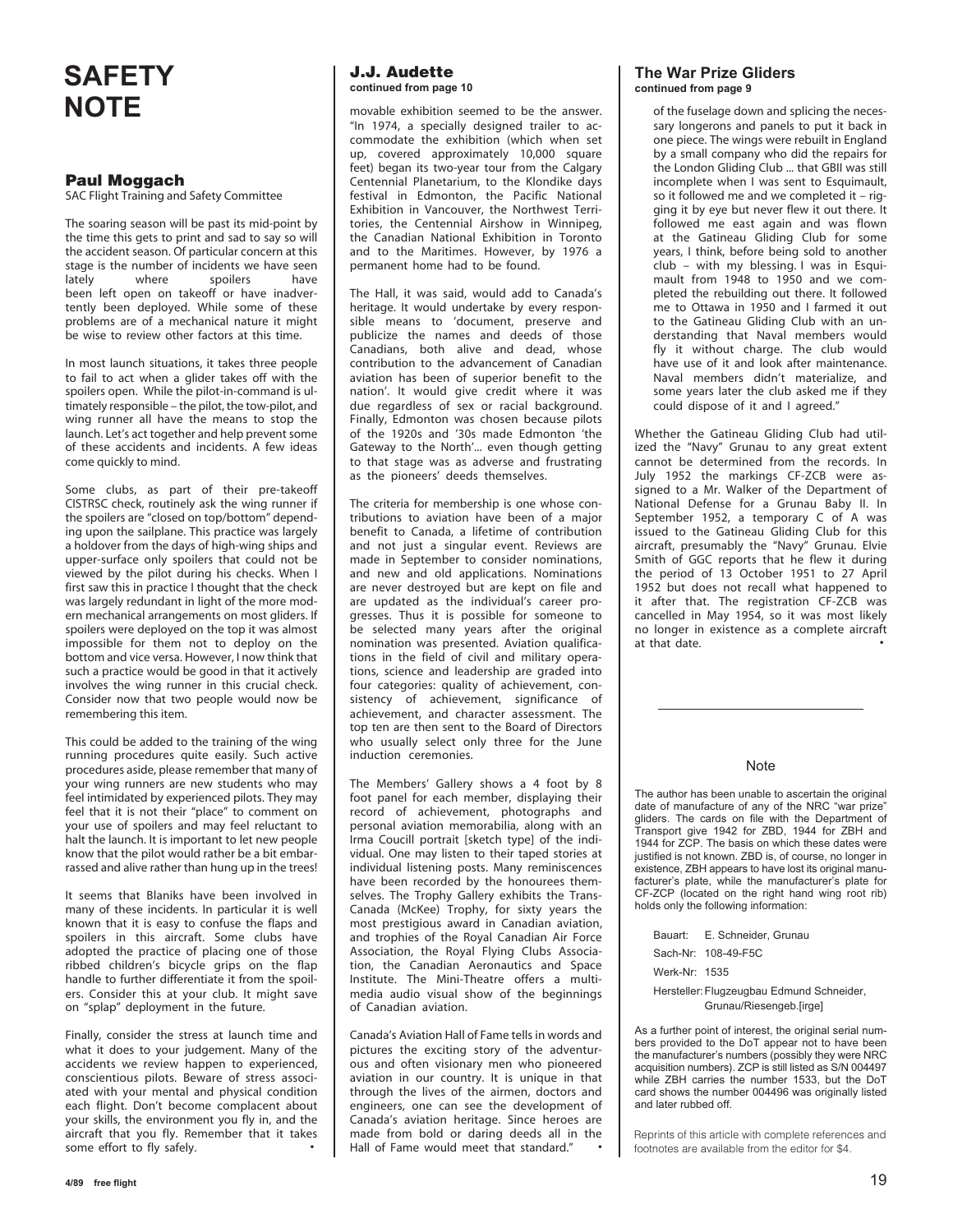# **Cl ub Ne ws**

#### **VANDALS CAUGHT AT HOPE**

On 19 June, early in the morning, two vandals struck out at the hangar and club gliders tied down at Hope. They started by forceably entering the hangar, which was empty at the time, and then proceeded to each of the gliders ripping off the covers, breaking the canopies, and kicking the fuselages. A firm estimate of the damage has not been made, but could reach as high as \$10,000.

Thanks to the quick thinking of Keith Collins, one of the Hope weather observers, one of the culprits was caught at the scene. Keith was driving to work at 4:30 am when he noticed a vehicle parked down by the glider tiedowns. He recorded the car licence number as he drove by on his way to the weather shack, called the police, and then drove down the taxiway with his car lights off to investigate.

Keith managed to catch one of the vandals and hold him until the police arrived. Charges are pending to one 17 year old youth, and his accomplice has been identified. The club owes Keith a great vote of thanks for his initiative and going well past the call of duty.

Both of the Blaniks and the Pilatus were hit. Bob Lorenzo reports that EJA is still serviceable and that he may be able to bring the Pilatus to a flyable state. Unfortunately, ZEU will have to be grounded until adequate repairs can be made.

It was fortunate that both Grobs and the Jantar were not in the hangar during the festivities. The abundance of angle iron in the hangar, and the additional cover provided could have resulted in substantial damage to the glider keep within. Consideration is now being given to relocating the tiedowns to the westside of the hangar and providing electronic protection to the gliders kept in the hangar.

#### from **Vancouver Soaring Scene**



#### **COLD LAKE TRIPLES MEMBERS**

I have been asked how the Cold Lake Soaring Club managed to triple its membership this year. I failed in my attempts to make an article on the subject, but here comes a "Reader's Digest" version.

Faced with the threat of being shut down because of low membership and the associated lack of funds for the towplane's approaching engine overhaul – we (the four of us who flew regularly last year) PANICKED.

• Mike McKay (one of the four) then came up with the "blitzkrieg" idea: swamping virtually every work section of every unit on the base with a "learn to fly – this is soaring" package. That came out to a twenty inch high stack of paper.

• We then put together a mall display with a giant TV screen. The videos we showed were CBC's "Riding the Mountain Wave" and the US "Running on Empty". By far the best response was to the latter, which is a spectacular video describing the Hitachi Masters' championship. It was interesting to note that people were more willing to approach the display when there were at least three of us milling around. We gave away another twenty information packages that day.

The result was 24 persons registering for the ground school, and a number of other pilots came back to the sport of flying.

• I estimate that at least six more persons would join the club if we pursued them. The problem now is that we don't yet have the management structure of a large club or the resources ...

But it's the thought that counts.

**Marek Wakulczyk** president CLSC

#### **STARBUCK UPDATE**

There is a saying around the city of Winnipeg that there are only two seasons – one being winter and the other being the construction season. Many of the streets in the city are in one form or another in the process of being repaired. And while the city workers are hard at it, our club members are also busy repairing their personal gliders.

We have a Ka6 which was bought last year after an unfortunate meeting with a windsock pole. The damage is considerable but at last report much progress was being made and we expect to see it in the air by next year. There is also an HP-14 on the mend after several years of being locked in its trailer after a control obstruction caused the pilot to bail out safely. The glider landed upside down

in a nearby river and received moderate damage (this harrowing story  $-$  "Bailout"  $-$  is in free flight 1/83). Another member is busy doing some woodwork on a K7 that received minor damage during a wind storm two years ago.

With the end of a winter that seemed to go on forever, our club finally got flying on the last weekend of April with our instructors getting some check flights. During May we had a few very good days with cloudbases around the 10,000 feet mark. Our club Jantar C-GCGJ has seen some good use with one member practically dominating it until others get checked out to fly it. On one weekend alone he racked up close to 12 hours and some 600 km.

A very successful promotion in the form of a mall display and a sport and hobby show was held in March and May. During the two events many people stopped by to chat and expressed interest in the sport. A list of over 100 names was taken and now that we are flying on a regular basis, Friday evening has been set aside for introductory rides. Each week 8 to 10 people of the list are contacted and arrangements made for them to come out and fly. So far this has proved to be very worthwhile.

Our student membership has also increased considerably, with over 20 new students on the roster for this year. Many have taken our winter ground school and by now are well along in their flying lessons. With our new students all keen to fly and our usual eager members, 1989 should be the best ever at Starbuck.

#### **Mike Maskell**

Winnipeg Gliding Club



The two latest "soaring thrills and agonies" ceramic masks from Norm Taylor at Winnipeg. photo **Mike Maskell**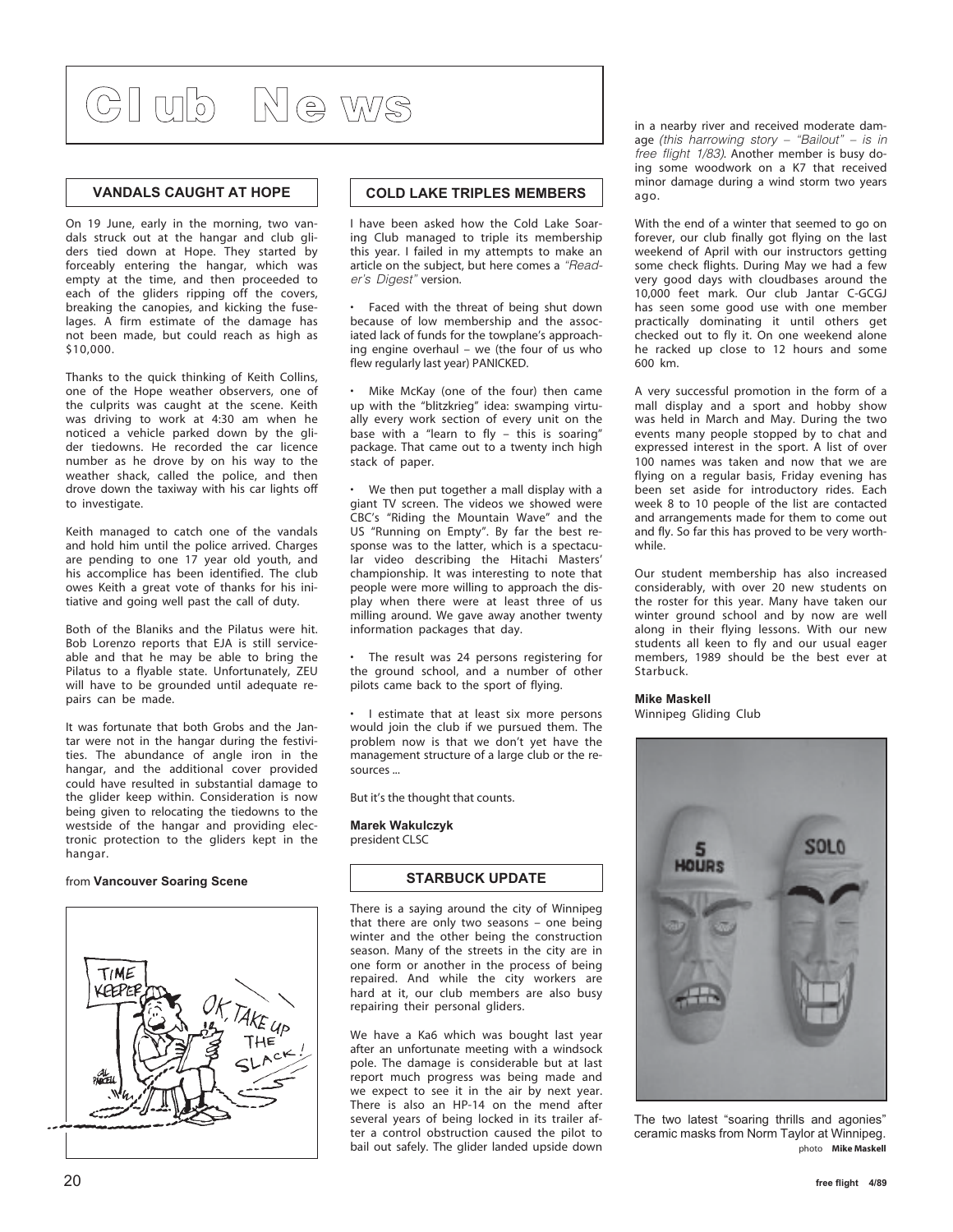# **FAI Records**

#### **Russ Flint, 96 Harvard Avenue, Winnipeg, MB R3M 0K4 (204) 453-6642**

**Triangle Distance – Multiplace, Citizens,** 510 km, 25 January 89, Charles Yeates (Kris Yeates), Twin Astir, VH–IKU. Flown from Waikerie, South Australia with turnpoints at Commandook silo and Cullulleraine Lake and return. The John Firth (Danny Webber) flight of 510 km in 1986 becomes a territorial record.

**300 km Triangle Speed** – Multiplace, Citizens, 79.4 km/h, 27 Jan 89, Charles Yeates (Kris Yeates), Twin Astir, VH–IKU. Flown from Waikerie, South Australia with turnpoints at Teal Flat and Meribah silo and return. The Dave Marsden (ED Dumas) flight of 69.9 km/h in 1975 becomes a territorial record.

**200 km Speed to Goal – Open**, 93.6 km/h, 22 May 89, Tony Burton, RS–15, C–GPUB. Flown from Black Diamond to Warner, AB. Previous record was 70.0 km/h set by John Firth in 1970.

#### **The following new record has been claimed:**

**Goal and Return Distance – Open**, 703 km, 3 Jun 89, Mike Apps, Nimbus 2, C–GAJM. Flown from Chipman to Black Diamond, AB and return. Exceeds previous record of 615 km set jointly by Dave Marsden and Mike Apps in 1983.

### **SIGNIFICANT FLIGHT**

**Andrew Jackson**, 2 July, Ventus B, C–GRUR. Flew home 640 km in 6 hours from Claresholm a/p to Regina a/p on the last day of the Western Interprovincials to complete his Diamond badge. Excellent soaring conditions on most of the trip, especially the Medicine Hat to Swift Current where he stayed above 8,000 msl and never had to turn.

### **ACCIDENTS** (\$70,000 in claims to date)

**2–33**, C–GSOR, 1 May, Winnipeg Gliding Club. Landed short, hit road and bounced into a field. Damage to left wing.

**Scout**, C–GXTX, 5 May, Regina. On landing hit bump and bounced, then nosed over following a second landing try. Minor prop damage.

**Blanik**, C–GGUV, 11 Jun, Kawartha. Spoilers opened on takeoff, early release, glider landed into a wooded area. Possible write–off.

**1–26**, C–GNEU, 11 Jun, Rideau Gliding. On final approach at about 100 feet the glider nose-dived into ground, bounced and hit on nose again. Substantial damage, probable write-off. Pilot sustained back and rib injuries.

**Champ**, C–FOHQ, 17 Jun, London. Nosed over on overbraking, minor prop damage.

**Pilatus B4** C–GHES, **Blaniks** C–GZEU and GEJA, 19 Jun, Hope. Canopies broken by vandals.

**Libelle**, C–GJFQ, 2 Jul, Windsor. While on tow dropped wing and crashed nose–down. Write–off. Pilot sustained broken leg and arm.



## **FAI Badges**

#### **Larry Springford, 45 Goderich Street Kincardine, ON N2Z 2L2 (519) 396-8059**

The following Badges and Badge legs were recorded in the Canadian Soaring Register during the period 1 May to 30 June 1989.

#### **GOLD BADGE**

| 245               | <b>Richard Grocholski</b>                                                               | York                                        |                                |                                      |                                                    |
|-------------------|-----------------------------------------------------------------------------------------|---------------------------------------------|--------------------------------|--------------------------------------|----------------------------------------------------|
| 773<br>774<br>775 | <b>SILVER BADGE</b><br><b>Richard Grocholski</b><br>Alfred Hunkeler<br>Steven Esplen    | York<br><b>SOSA</b><br><b>Beaver Valley</b> |                                |                                      |                                                    |
|                   | <b>DIAMOND GOAL</b><br><b>Richard Grocholski</b>                                        | York                                        | 304.5 km                       | Std Jantar                           | Estrella, AZ                                       |
|                   | <b>GOLD DISTANCE</b><br><b>Richard Grocholski</b>                                       | York                                        | 304.5 km                       | Std Jantar                           | Estrella, AZ                                       |
|                   | <b>SILVER DISTANCE</b><br><b>Richard Grocholski</b><br>Alfred Hunkeler<br>Steven Esplen | York<br><b>SOSA</b><br>Beaver Valley        | 304.5 km<br>62.0 km<br>56.0 km | Std Jantar<br>$1 - 26$<br>Std Jantar | Estrella, AZ<br>Rockton, ON<br>Waikerie, Australia |
|                   | <b>SILVER ALTITUDE</b><br>Steven Esplen                                                 | Beaver Valley                               | 1950 m                         | Std Jantar                           | Waikerie, Australia                                |
|                   | <b>SILVER DURATION</b><br>Steven Esplen                                                 | <b>Beaver Valley</b>                        | 5:15                           | Std Jantar                           | Waikerie, Australia                                |
|                   | C BADGE<br>2168 Steven Esplen<br>2169 Ken Withrow                                       | <b>Beaver Valley</b><br><b>SOSA</b>         | 5:15<br>1:17                   | Std Jantar<br>$1 - 26$               | Waikerie, Australia<br>Rockton, ON                 |
|                   |                                                                                         |                                             |                                |                                      |                                                    |

#### **CANADIAN NATIONALS RESULTS**

Preliminary (almost final) results just as free flight goes to press

| 15 metre class |        | <b>Standard class</b> |        |  |
|----------------|--------|-----------------------|--------|--|
| 1 John Seymour | 3509.1 | Ed Hollestelle sr     | 3112.9 |  |
| 2 Heri Pölzl   | 3423.5 | Jörg Stieber          | 2996.1 |  |
| 3 Wilf Krueger | 3420.6 | Paul Thompson         | 2780.3 |  |

Walter Weir had been leading the contest every day until day 7 when he forgot to remove the lens cap from his camera. That cost him 600 points and the title of 15 metre champion.

The contest was favoured with very good weather and eight contest days. There were four speed tasks and four POST tasks, all averaging 300 km! The tale of the 1989 Canadian Soaring Championships at Rockton, Ontario will be printed in the next issue of free flight.

#### **I SEE JUST GREAT, DOC**

A story in Flight International about the Royal Australian Air Force's new Pilatus PC–9 turboprop trainer had a great anecdote about pilot behaviour. The Central Flying School's commanding officer indicated that serviceability of the new type has been very good, with few snags. However, said the CO, "... the most amusing one was an EFIS (electronic flight instrument system) which was out of focus and stayed that way for about three months. Nobody wanted to admit they could not see it properly, in case they needed an eye check. Pilots naturally steer clear of anything that might mean a visit to the doctor and possible downgrading. Anyway, someone touched on it one night in the bar, and there was a chorus of 'I thought it was me' – problem solved..."

I guess the moral of this story is to speak up. Everyone else may be thinking the same thing. Then again, it just may be your bifocals.

from the 2/89 **Aviation Safety Newsletter**